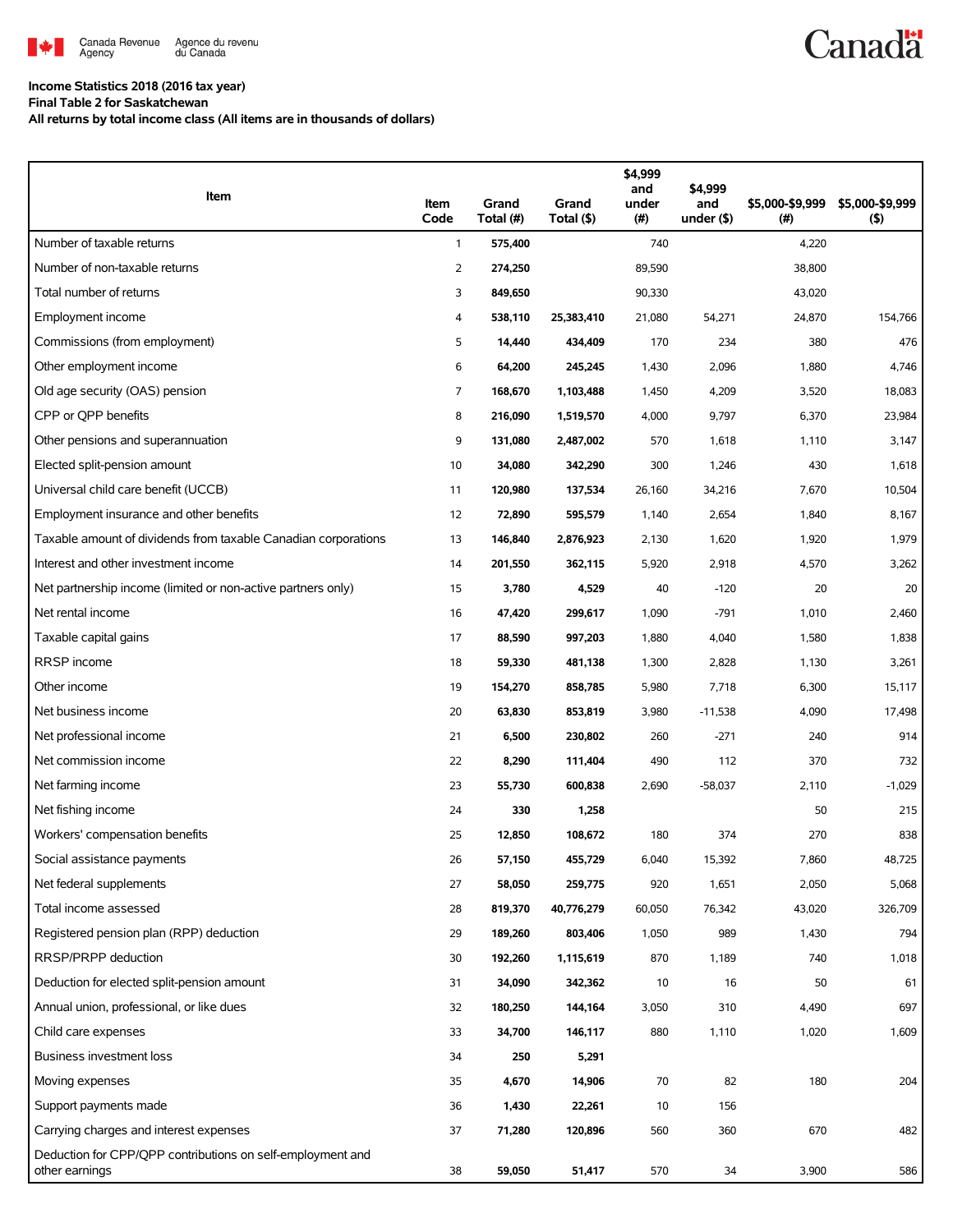

## **Income Statistics 2018 (2016 tax year)**

**Final Table 2 for Saskatchewan**

**All returns by total income class (All items are in thousands of dollars)**

| Item                                                                                          | Item<br>Code | Grand<br>Total (#) | Grand<br>Total (\$) | \$4,999<br>and<br>under<br>(#) | \$4,999<br>and<br>under $($ \$) | \$5,000-\$9,999<br>(# ) | \$5,000-\$9,999<br>(5) |
|-----------------------------------------------------------------------------------------------|--------------|--------------------|---------------------|--------------------------------|---------------------------------|-------------------------|------------------------|
| Deduction for provincial parental insurance plan (PPIP) premiums<br>on self-employment income | 39           |                    |                     |                                |                                 |                         |                        |
| Exploration and development expenses                                                          | 40           | 2,820              | 10,789              |                                |                                 |                         |                        |
| Other employment expenses                                                                     | 41           | 24,190             | 102,489             | 80                             | 243                             | 100                     | 259                    |
| Clergy residence deduction                                                                    | 42           | 1,420              | 18,202              |                                |                                 |                         |                        |
| Other deductions                                                                              | 43           | 22,030             | 65,038              |                                |                                 |                         |                        |
| Total deductions before adjustments                                                           | 44           | 467,020            | 2,964,152           | 7,300                          | 5,419                           | 10,990                  | 6,297                  |
| Social benefits repayment                                                                     | 45           | 17,080             | 50,044              |                                |                                 |                         |                        |
| Net income                                                                                    | 46           | 816,210            | 37,815,310          | 57,040                         | 121,819                         | 42,960                  | 320,707                |
| Canadian Forces personnel and police deduction                                                | 47           | 30                 | 379                 |                                |                                 |                         |                        |
| Security options deductions                                                                   | 48           | 470                | 12,643              |                                |                                 |                         |                        |
| Other payments deduction                                                                      | 49           | 114,250            | 823,776             | 7,020                          | 17,418                          | 9,960                   | 54,631                 |
| Non-capital losses of other years                                                             | 50           | 730                | 6,104               | 10                             | 13                              |                         |                        |
| Net capital losses of other years                                                             | 51           | 14,150             | 28,949              | 50                             | 29                              | 50                      | 67                     |
| Capital gains deduction                                                                       | 52           | 7,250              | 589,162             |                                |                                 |                         |                        |
| Northern residents deductions                                                                 | 53           | 7,050              | 23,021              | 250                            | 103                             | 170                     | 237                    |
| Additional deductions                                                                         | 54           | 2,080              | 11,950              |                                |                                 |                         |                        |
| Farming/fishing losses of prior years                                                         | 55           | 1,250              | 13,710              |                                |                                 |                         |                        |
| Total deductions from net income                                                              | 56           | 143,950            | 1,509,915           | 7,340                          | 19,364                          | 10,140                  | 55,086                 |
| Taxable income assessed                                                                       | 57           | 797,970            | 36,312,439          | 52,710                         | 105,268                         | 39,080                  | 265,939                |
| Basic personal amount                                                                         | 58           | 849,640            | 9,720,182           | 90,320                         | 1,021,090                       | 43,020                  | 489,154                |
| Age amount                                                                                    | 59           | 164,280            | 1,031,132           | 2,250                          | 15,638                          | 3,800                   | 26,938                 |
| Spouse or common-law partner amount                                                           | 60           | 59,540             | 466,786             | 4,280                          | 43,844                          | 1,910                   | 15,794                 |
| Amount for an eligible dependant                                                              | 61           | 33,190             | 361,366             | 4,860                          | 54,360                          | 1,980                   | 21,974                 |
| Family caregiver amount for children under 18 years of age                                    | 62           | 3,840              | 10,818              | 430                            | 1,712                           | 130                     | 407                    |
| Amount for infirm dependants age 18 or older                                                  | 63           | 370                | 1,926               |                                |                                 |                         |                        |
| CPP or QPP contributions through employment                                                   | 64           | 499,760            | 845,586             | 16,430                         | 5,209                           | 19,960                  | 4,572                  |
| CPP or QPP contributions on self-employment and other earnings                                | 65           | 59,050             | 51,417              | 570                            | 34                              | 3,900                   | 586                    |
| Employment insurance premiums                                                                 | 66           | 486,140            | 319,200             | 20,880                         | 6,078                           | 21,870                  | 3,033                  |
| PPIP premiums paid                                                                            | 67           |                    |                     |                                |                                 |                         |                        |
| PPIP premiums payable on employment income                                                    | 68           |                    |                     |                                |                                 |                         |                        |
| PPIP premiums payable on self-employment income                                               | 69           |                    |                     |                                |                                 |                         |                        |
| Volunteer firefighters' amount/search and rescue volunteers'<br>amount                        | 70           | 2,560              | 7,671               | 40                             | 111                             |                         |                        |
| Canada employment amount                                                                      | 71           | 550,110            | 620,686             | 22,080                         | 21,531                          | 25,570                  | 28,579                 |
| Public transit amount                                                                         | 72           | 19,400             | 7,352               | 1,390                          | 304                             | 1,500                   | 325                    |
| Children's arts amount                                                                        | 73           | 19,640             | 6,163               | 330                            | 91                              | 200                     | 62                     |
| Home accessibility expenses                                                                   | 74           | 390                | 1,673               |                                |                                 |                         |                        |
| Home buyers' amount                                                                           | 75           | 6,930              | 31,397              | 40                             | 163                             | 20                      | 94                     |
| Pension income amount                                                                         | 76           | 149,290            | 280,322             | 820                            | 1,046                           | 1,430                   | 2,058                  |

**Canadä**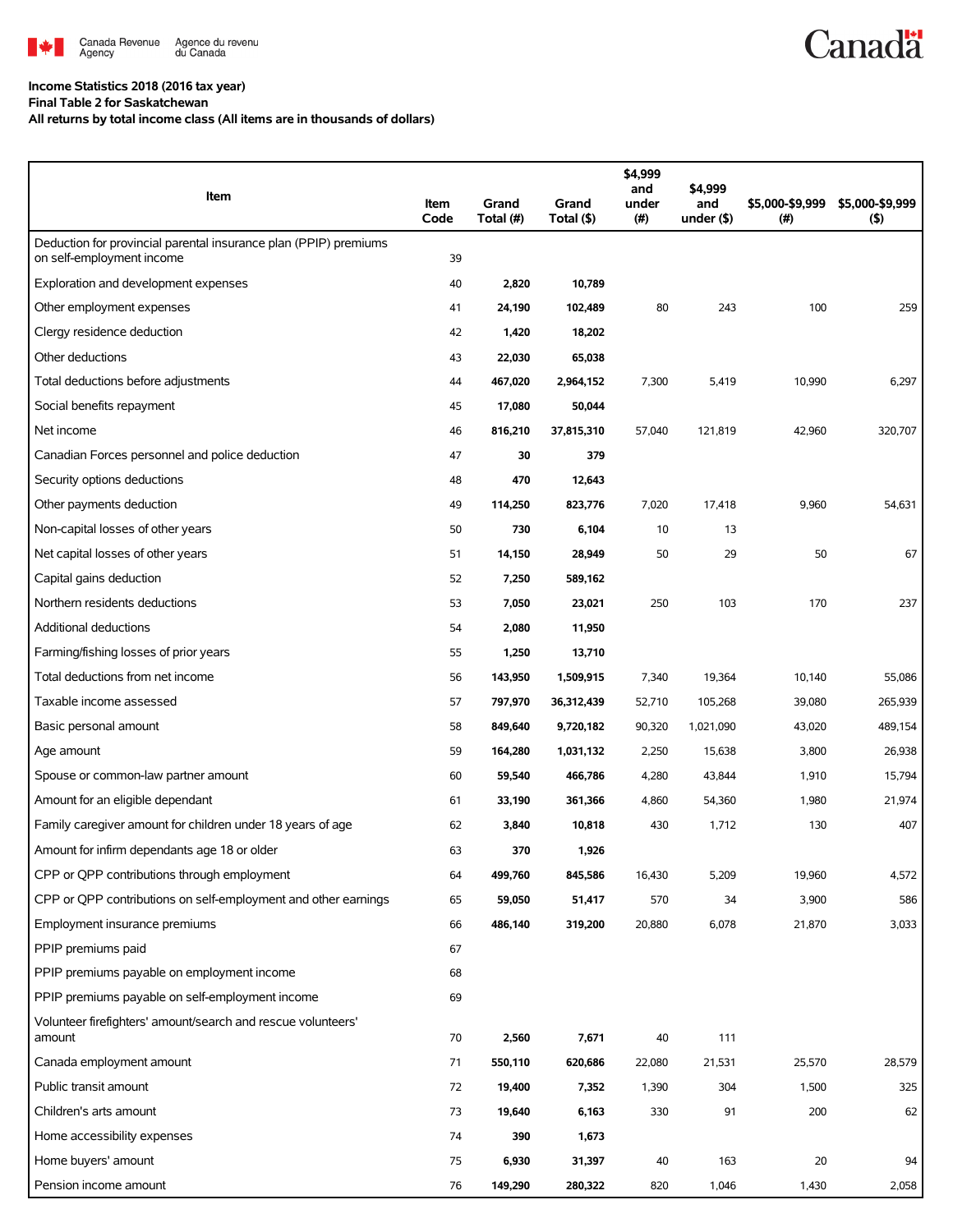

## **Income Statistics 2018 (2016 tax year)**

**Final Table 2 for Saskatchewan**

**All returns by total income class (All items are in thousands of dollars)**

| Item                                                              | Item | Grand     | Grand      | \$4,999<br>and<br>under | \$4,999<br>and | \$5,000-\$9,999 | \$5,000-\$9,999 |
|-------------------------------------------------------------------|------|-----------|------------|-------------------------|----------------|-----------------|-----------------|
|                                                                   | Code | Total (#) | Total (\$) | (#)                     | under $($ \$)  | (# )            | (5)             |
| Caregiver amount                                                  | 77   | 3,630     | 19,759     | 70                      | 430            | 50              | 280             |
| Disability amount                                                 | 78   | 25,310    | 202,375    | 1,260                   | 10,135         | 1,270           | 10,172          |
| Disability amount transferred from a dependant                    | 79   | 6,640     | 71,048     | 280                     | 3,416          | 140             | 1,502           |
| Interest paid on student loans                                    | 80   | 15,060    | 9,669      | 90                      | 57             | 50              | 24              |
| Tuition, education, and textbook amounts                          | 81   | 52,170    | 298,677    |                         |                |                 |                 |
| Tuition, education, and textbook amounts transferred from a child | 82   | 13,640    | 68,822     | 10                      | 47             | 10              | 34              |
| Amounts transferred from spouse or common-law partner             | 83   | 30,610    | 171,367    | 900                     | 5,400          | 860             | 4,384           |
| Medical expenses                                                  | 84   | 126,450   | 368,258    | 3,420                   | 3,971          | 2,760           | 3,755           |
| Total tax credits on personal amounts                             | 85   | 849,640   | 2,246,139  | 90,320                  | 179,206        | 43,020          | 92,082          |
| Allowable charitable donations and government gifts               | 86   | 177,660   | 325,159    | 240                     | 83             | 310             | 160             |
| Eligible cultural and ecological gifts                            | 87   | 170       | 715        |                         |                |                 |                 |
| Total tax credit on donations and gifts                           | 88   | 177,030   | 92,768     | 240                     | 21             | 310             | 63              |
| Total federal non-refundable tax credits                          | 89   | 849,640   | 2,338,907  | 90,320                  | 179,227        | 43,020          | 92,145          |
| Federal dividend tax credit                                       | 90   | 133,060   | 331,576    | 370                     |                | 280             | 3               |
| Minimum tax carryover                                             | 91   | 4,420     | 11,894     |                         |                |                 |                 |
| Basic federal tax                                                 | 92   | 559,580   | 4,123,185  | 150                     | 35             | 330             | 120             |
| Federal foreign tax credit                                        | 93   | 40,080    | 16,233     |                         |                |                 |                 |
| Federal political contribution tax credit                         | 94   | 6,780     | 1,250      |                         |                |                 |                 |
| Investment tax credit                                             | 95   | 1,110     | 1,026      |                         |                |                 |                 |
| Labour-sponsored funds tax credit (federally registered)          | 96   | 1,260     | 128        |                         |                |                 |                 |
| Labour-sponsored funds tax credit (provincially registered)       | 97   | 13,840    | 8,678      |                         |                |                 |                 |
| Alternative minimum tax payable                                   | 98   | 2,850     | 17,208     |                         |                |                 |                 |
| Net federal tax                                                   | 99   | 557,940   | 4,096,921  | 140                     | 40             | 330             | 123             |
| CPP contributions on self-employment                              | 100  | 59,050    | 102,833    | 570                     | 67             | 3,900           | 1,171           |
| Social Benefits repayment                                         | 101  | 17,080    | 50,044     |                         |                |                 |                 |
| Working income tax benefit (WITB)                                 | 102  | 38,610    | 29,982     | 4,870                   | 3,323          | 7,300           | 6,691           |
| Children's fitness tax credit                                     | 103  | 52,810    | 4,558      | 1,250                   | 99             | 710             | 56              |
| Eligible educator school supply tax credit                        | 104  | 1,770     | 114        | 10                      | $\mathbf{1}$   |                 |                 |
| Net provincial or territorial tax                                 | 105  | 494,620   | 2,291,200  | 100                     | 19             | 190             | 54              |
| Total tax payable                                                 | 106  | 575,400   | 6,541,096  | 740                     | 127            | 4,220           | 1,351           |

**Canadä**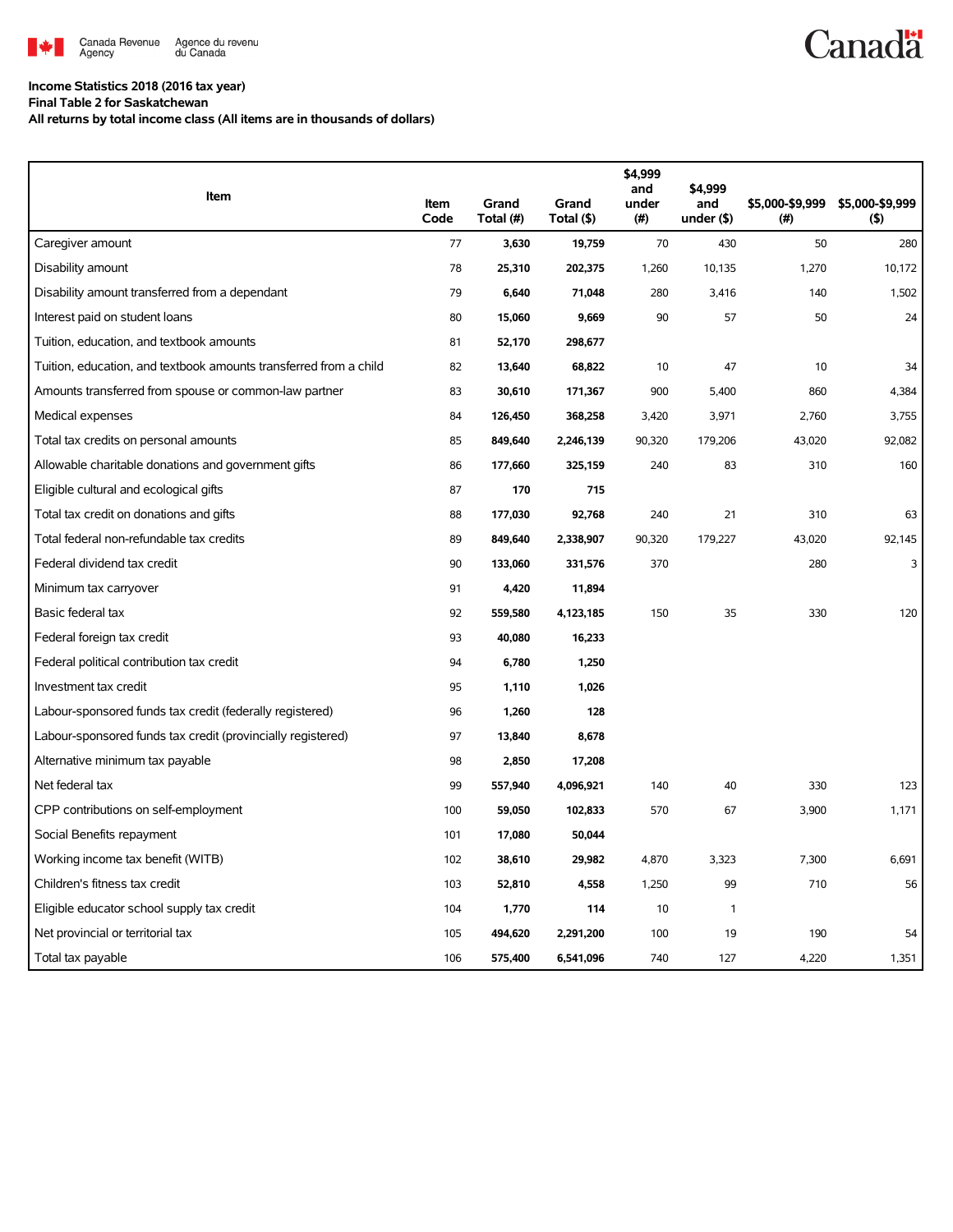| Item                                                                                             | Item<br>Code   | \$10,000-\$14,999<br>(#) | \$10,000-\$14,999<br>(5) | \$15,000-\$19,999 \$15,000-\$19,999<br>(#) | (5)       | \$20,000-\$24,999<br>(#) | \$20,000-\$24,999<br>(5) |
|--------------------------------------------------------------------------------------------------|----------------|--------------------------|--------------------------|--------------------------------------------|-----------|--------------------------|--------------------------|
| Number of taxable returns                                                                        | $\mathbf{1}$   | 10,980                   |                          | 22,080                                     |           | 29,910                   |                          |
| Number of non-taxable returns                                                                    | 2              | 43,110                   |                          | 49,000                                     |           | 28,740                   |                          |
| Total number of returns                                                                          | 3              | 54,080                   |                          | 71,080                                     |           | 58,650                   |                          |
| Employment income                                                                                | 4              | 27,070                   | 265,710                  | 27,430                                     | 360,425   | 27,880                   | 474,291                  |
| Commissions (from employment)                                                                    | 5              | 550                      | 1,048                    | 700                                        | 2,134     | 760                      | 3,230                    |
| Other employment income                                                                          | 6              | 2,240                    | 6,455                    | 2,660                                      | 8,842     | 2,820                    | 11,269                   |
| Old age security (OAS) pension                                                                   | $\overline{7}$ | 10,820                   | 68,321                   | 29,570                                     | 195,945   | 23,860                   | 160,422                  |
| CPP or QPP benefits                                                                              | 8              | 14,490                   | 65,915                   | 31,620                                     | 161,664   | 26,450                   | 188,016                  |
| Other pensions and superannuation                                                                | 9              | 3,600                    | 9,711                    | 9,600                                      | 29,088    | 15,630                   | 78,738                   |
| Elected split-pension amount                                                                     | 10             | 1,140                    | 5,793                    | 2,000                                      | 12,432    | 2,880                    | 21,993                   |
| Universal child care benefit (UCCB)                                                              | 11             | 8,620                    | 10,538                   | 8,940                                      | 10,474    | 8,340                    | 9,791                    |
| Employment insurance and other<br>benefits                                                       | 12             | 3,480                    | 22,457                   | 5,060                                      | 39,805    | 6,090                    | 54,800                   |
| Taxable amount of dividends from<br>taxable Canadian corporations                                | 13             | 3,610                    | 5,048                    | 6,260                                      | 9,917     | 7,040                    | 17,870                   |
| Interest and other investment income                                                             | 14             | 8,270                    | 6,534                    | 14,950                                     | 12,969    | 15,680                   | 18,872                   |
| Net partnership income (limited or<br>non-active partners only)                                  | 15             | 40                       | $-29$                    | 60                                         | $-57$     | 80                       | 15                       |
| Net rental income                                                                                | 16             | 1,310                    | 4,659                    | 1,910                                      | 6,674     | 2,340                    | 9,646                    |
| Taxable capital gains                                                                            | 17             | 2,740                    | 3,379                    | 4,460                                      | 4,890     | 4,860                    | 7,255                    |
| <b>RRSP</b> income                                                                               | 18             | 1,620                    | 6,346                    | 2,350                                      | 9,496     | 3,200                    | 13,824                   |
| Other income                                                                                     | 19             | 7,900                    | 21,640                   | 9,710                                      | 25,319    | 9,220                    | 25,237                   |
| Net business income                                                                              | 20             | 5,220                    | 36,152                   | 5,300                                      | 46,334    | 4,840                    | 49,999                   |
| Net professional income                                                                          | 21             | 320                      | 2,084                    | 300                                        | 2,558     | 320                      | 2,938                    |
| Net commission income                                                                            | 22             | 430                      | 1,476                    | 510                                        | 2,264     | 450                      | 2,114                    |
| Net farming income                                                                               | 23             | 4,090                    | 13,392                   | 4,670                                      | 23,356    | 3,700                    | 17,893                   |
| Net fishing income                                                                               | 24             | 50                       | 195                      | 50                                         | 175       | 40                       | 228                      |
| Workers' compensation benefits                                                                   | 25             | 470                      | 2,271                    | 710                                        | 3,685     | 800                      | 5,100                    |
| Social assistance payments                                                                       | 26             | 9,900                    | 93,218                   | 17,620                                     | 148,948   | 7,940                    | 79,526                   |
| Net federal supplements                                                                          | 27             | 7,320                    | 25,108                   | 24,250                                     | 142,836   | 15,880                   | 58,216                   |
| Total income assessed                                                                            | 28             | 54,080                   | 678,044                  | 71,080                                     | 1,261,091 | 58,650                   | 1,312,687                |
| Registered pension plan (RPP)<br>deduction                                                       | 29             | 2,310                    | 1,703                    | 3,210                                      | 2,722     | 4,420                    | 4,728                    |
| RRSP/PRPP deduction                                                                              | 30             | 1,410                    | 1,801                    | 2,720                                      | 3,973     | 3,970                    | 6,538                    |
| Deduction for elected split-pension<br>amount                                                    | 31             | 140                      | 195                      | 430                                        | 802       | 850                      | 1,944                    |
| Annual union, professional, or like<br>dues                                                      | 32             | 5,630                    | 1,089                    | 6,120                                      | 1,446     | 6,510                    | 1,888                    |
| Child care expenses                                                                              | 33             | 1,260                    | 2,574                    | 1,570                                      | 3,870     | 1,930                    | 5,552                    |
| Business investment loss                                                                         | 34             |                          |                          |                                            |           |                          |                          |
| Moving expenses                                                                                  | 35             | 240                      | 292                      | 330                                        | 347       | 340                      | 372                      |
| Support payments made                                                                            | 36             | 10                       | 61                       |                                            |           |                          |                          |
| Carrying charges and interest<br>expenses                                                        | 37             | 1,210                    | 725                      | 3,190                                      | 1,266     | 3,860                    | 1,850                    |
| Deduction for CPP/QPP contributions<br>on self-employment and other earnings                     | 38             | 5,770                    | 1,861                    | 5,580                                      | 2,602     | 4,880                    | 2,888                    |
| Deduction for provincial parental<br>insurance plan (PPIP) premiums on<br>self-employment income | 39             |                          |                          |                                            |           |                          |                          |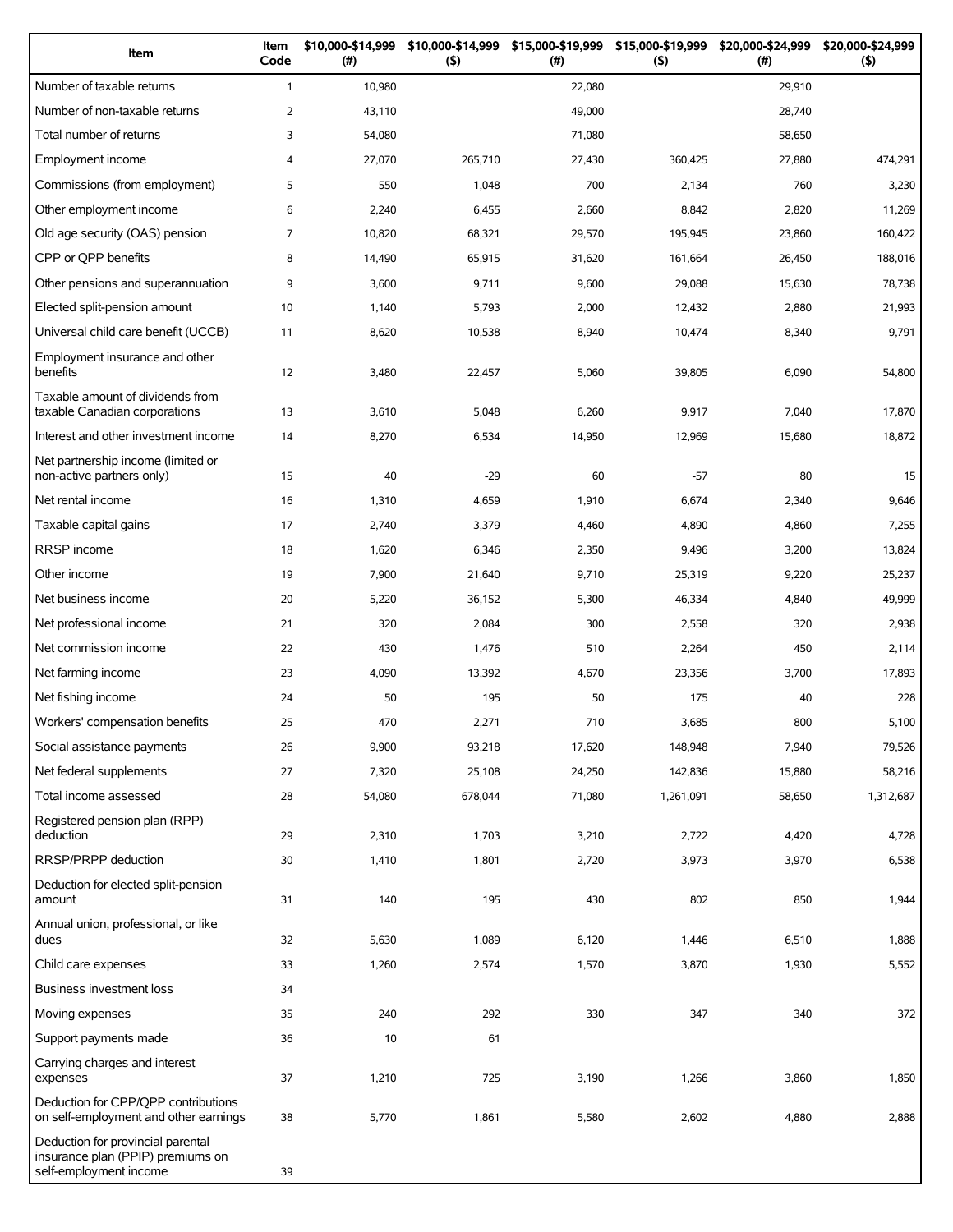| Item                                                                   | Item<br>Code | \$10,000-\$14,999<br>(# ) | \$10,000-\$14,999<br>(5) | \$15,000-\$19,999<br>(#) | \$15,000-\$19,999<br>(5) | \$20,000-\$24,999<br>$(\#)$ | \$20,000-\$24,999<br>(5) |
|------------------------------------------------------------------------|--------------|---------------------------|--------------------------|--------------------------|--------------------------|-----------------------------|--------------------------|
| Exploration and development<br>expenses                                | 40           | 20                        | 35                       | 30                       | 23                       | 50                          | 39                       |
| Other employment expenses                                              | 41           | 150                       | 338                      | 300                      | 525                      | 420                         | 798                      |
| Clergy residence deduction                                             | 42           |                           |                          | 30                       | 134                      | 30                          | 227                      |
| Other deductions                                                       | 43           |                           |                          | 1,450                    | 1,131                    | 1,650                       | 1,166                    |
| Total deductions before adjustments                                    | 44           | 15,180                    | 11,481                   | 19,080                   | 19,168                   | 20,810                      | 28,269                   |
| Social benefits repayment                                              | 45           |                           |                          |                          |                          |                             |                          |
| Net income                                                             | 46           | 54,060                    | 666,760                  | 71,060                   | 1,242,077                | 58,650                      | 1,284,500                |
| Canadian Forces personnel and<br>police deduction                      | 47           |                           |                          |                          |                          |                             |                          |
| Security options deductions                                            | 48           |                           |                          |                          |                          |                             |                          |
| Other payments deduction                                               | 49           | 16,990                    | 120,597                  | 34,610                   | 295,470                  | 21,520                      | 142,842                  |
| Non-capital losses of other years                                      | 50           |                           |                          |                          |                          | 70                          | 240                      |
| Net capital losses of other years                                      | 51           | 90                        | 88                       | 220                      | 201                      | 360                         | 365                      |
| Capital gains deduction                                                | 52           | 40                        | 173                      | 130                      | 253                      | 90                          | 485                      |
| Northern residents deductions                                          | 53           | 220                       | 487                      | 400                      | 1,088                    | 390                         | 1,204                    |
| Additional deductions                                                  | 54           | 60                        | 176                      | 220                      | 1,241                    | 250                         | 1,027                    |
| Farming/fishing losses of prior years                                  | 55           |                           |                          | 90                       | 244                      | 90                          | 302                      |
| Total deductions from net income                                       | 56           | 17,400                    | 121,638                  | 35,410                   | 298,678                  | 22,360                      | 146,473                  |
| Taxable income assessed                                                | 57           | 49,810                    | 545,342                  | 67,260                   | 943,728                  | 57,700                      | 1,138,196                |
| Basic personal amount                                                  | 58           | 54,080                    | 617,577                  | 71,080                   | 813,829                  | 58,650                      | 671,916                  |
| Age amount                                                             | 59           | 11,090                    | 78,887                   | 29,810                   | 212,310                  | 24,010                      | 171,068                  |
| Spouse or common-law partner<br>amount                                 | 60           | 2,820                     | 19,925                   | 3,950                    | 25,174                   | 4,340                       | 29,887                   |
| Amount for an eligible dependant                                       | 61           | 2,540                     | 28,075                   | 3,190                    | 35,415                   | 2,900                       | 31,888                   |
| Family caregiver amount for children<br>under 18 years of age          | 62           | 150                       | 487                      | 210                      | 627                      | 170                         | 519                      |
| Amount for infirm dependants age 18<br>or older                        | 63           |                           |                          | 20                       | 118                      | 20                          | 101                      |
| CPP or QPP contributions through<br>employment                         | 64           | 23,760                    | 9,017                    | 25,070                   | 13,761                   | 25,790                      | 19,283                   |
| CPP or OPP contributions on<br>self-employment and other earnings      | 65           | 5,770                     | 1,861                    | 5,580                    | 2,602                    | 4,880                       | 2,888                    |
| Employment insurance premiums                                          | 66           | 23,750                    | 4,859                    | 24,020                   | 6,556                    | 24,860                      | 8,584                    |
| PPIP premiums paid                                                     | 67           |                           |                          |                          |                          |                             |                          |
| PPIP premiums payable on<br>employment income                          | 68           |                           |                          |                          |                          |                             |                          |
| PPIP premiums payable on<br>self-employment income                     | 69           |                           |                          |                          |                          |                             |                          |
| Volunteer firefighters' amount/search<br>and rescue volunteers' amount | 70           | 50                        | 141                      | 70                       | 219                      | 70                          | 198                      |
| Canada employment amount                                               | 71           | 27,780                    | 31,018                   | 28,310                   | 31,515                   | 28,940                      | 32,277                   |
| Public transit amount                                                  | 72           | 1,780                     | 444                      | 1,840                    | 564                      | 1,710                       | 630                      |
| Children's arts amount                                                 | 73           | 280                       | 81                       | 390                      | 120                      | 450                         | 135                      |
| Home accessibility expenses                                            | 74           |                           |                          | 10                       | 45                       |                             |                          |
| Home buyers' amount                                                    | 75           | 50                        | 201                      | 100                      | 373                      | 160                         | 655                      |
| Pension income amount                                                  | 76           | 4,470                     | 6,564                    | 11,140                   | 16,962                   | 17,430                      | 31,351                   |
| Caregiver amount                                                       | 77           | 60                        | 307                      | 130                      | 600                      | 160                         | 789                      |
| Disability amount                                                      | 78           | 2,460                     | 19,680                   | 3,210                    | 25,596                   | 2,960                       | 23,586                   |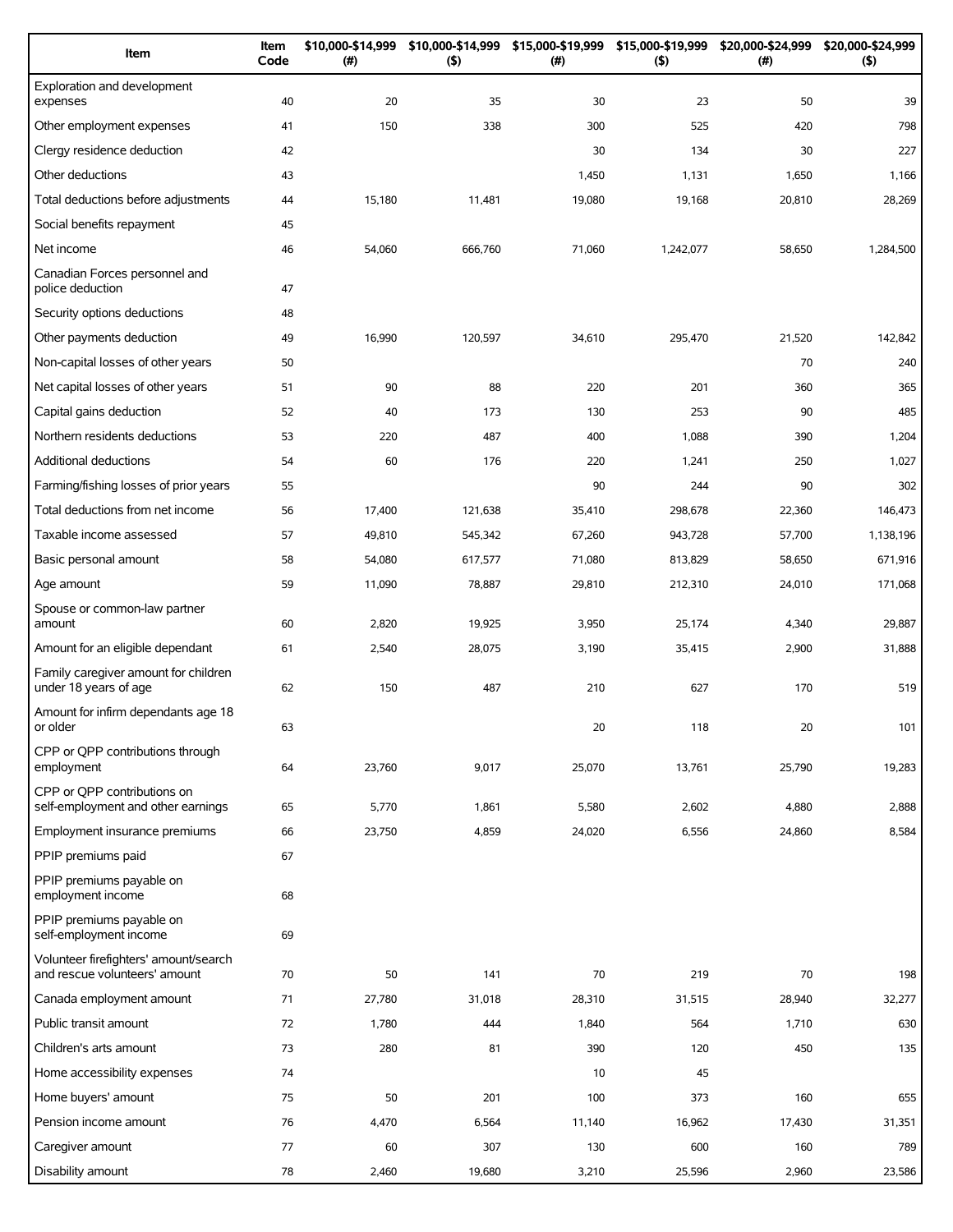| Item                                                                 | Item<br>Code | \$10,000-\$14,999<br>(#) | \$10,000-\$14,999<br>(5) | \$15,000-\$19,999<br>(#) | \$15,000-\$19,999<br>(5) | \$20,000-\$24,999<br>(#) | \$20,000-\$24,999<br>(5) |
|----------------------------------------------------------------------|--------------|--------------------------|--------------------------|--------------------------|--------------------------|--------------------------|--------------------------|
| Disability amount transferred from a<br>dependant                    | 79           | 170                      | 1,989                    | 230                      | 2,483                    | 280                      | 2,978                    |
| Interest paid on student loans                                       | 80           | 160                      | 68                       | 430                      | 197                      | 650                      | 303                      |
| Tuition, education, and textbook<br>amounts                          | 81           | 2,880                    | 2,332                    | 7,350                    | 24,001                   | 5,880                    | 35,236                   |
| Tuition, education, and textbook<br>amounts transferred from a child | 82           | 30                       | 43                       | 60                       | 206                      | 130                      | 533                      |
| Amounts transferred from spouse or<br>common-law partner             | 83           | 3,860                    | 19,873                   | 5,890                    | 35,260                   | 3,920                    | 22,603                   |
| Medical expenses                                                     | 84           | 4,890                    | 8,762                    | 9,330                    | 18,865                   | 13,270                   | 30,650                   |
| Total tax credits on personal amounts                                | 85           | 54,080                   | 127,841                  | 71,080                   | 190,111                  | 58,650                   | 167,717                  |
| Allowable charitable donations and<br>government gifts               | 86           | 1,110                    | 539                      | 3,870                    | 3,201                    | 6,760                    | 5,402                    |
| Eligible cultural and ecological gifts                               | 87           |                          |                          |                          |                          | 10                       | $\overline{2}$           |
| Total tax credit on donations and gifts                              | 88           | 1,080                    | 137                      | 3,830                    | 853                      | 6,710                    | 1,426                    |
| Total federal non-refundable tax<br>credits                          | 89           | 54,080                   | 127,978                  | 71,080                   | 190,963                  | 58,650                   | 169,143                  |
| Federal dividend tax credit                                          | 90           | 1,260                    | 79                       | 2,890                    | 498                      | 4,470                    | 1,205                    |
| Minimum tax carryover                                                | 91           | 20                       | 4                        | 60                       | 25                       | 120                      | 69                       |
| Basic federal tax                                                    | 92           | 6,790                    | 1,156                    | 20,150                   | 10,351                   | 28,770                   | 25,453                   |
| Federal foreign tax credit                                           | 93           |                          |                          | 400                      | 19                       | 900                      | 37                       |
| Federal political contribution tax credit                            | 94           |                          |                          |                          |                          | 170                      | 19                       |
| Investment tax credit                                                | 95           |                          |                          | 30                       | $\overline{7}$           |                          |                          |
| Labour-sponsored funds tax credit<br>(federally registered)          | 96           |                          |                          |                          |                          |                          |                          |
| Labour-sponsored funds tax credit<br>(provincially registered)       | 97           | 10                       | $\overline{2}$           |                          |                          |                          |                          |
| Alternative minimum tax payable                                      | 98           |                          |                          |                          |                          |                          |                          |
| Net federal tax                                                      | 99           | 6,680                    | 1,155                    | 20,010                   | 10,303                   | 28,510                   | 25,350                   |
| CPP contributions on<br>self-employment                              | 100          | 5,770                    | 3,721                    | 5,580                    | 5,204                    | 4,880                    | 5,776                    |
| Social Benefits repayment                                            | 101          |                          |                          |                          |                          |                          |                          |
| Working income tax benefit (WITB)                                    | 102          | 10,250                   | 9,867                    | 9,710                    | 5,780                    | 3,130                    | 2,794                    |
| Children's fitness tax credit                                        | 103          | 970                      | 78                       | 1,240                    | 94                       | 1,400                    | 102                      |
| Eligible educator school supply tax<br>credit                        | 104          |                          |                          | 10                       | $\mathbf{1}$             | 20                       | $\mathbf{1}$             |
| Net provincial or territorial tax                                    | 105          | 230                      | 96                       | 6,970                    | 1,156                    | 16,390                   | 7,101                    |
| Total tax payable                                                    | 106          | 10,980                   | 4,977                    | 22,080                   | 16,670                   | 29,910                   | 38,233                   |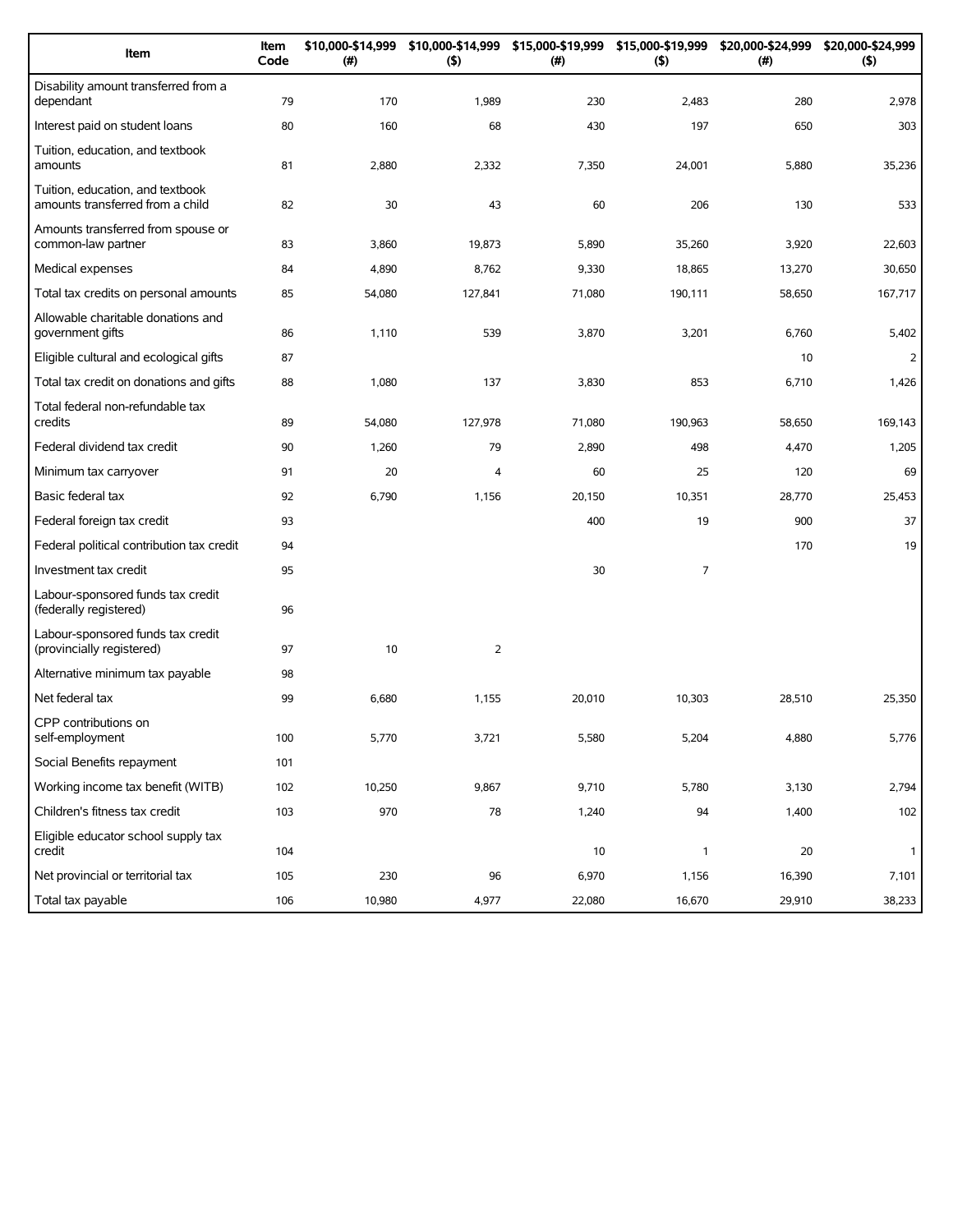| Item                                                                                             | Item<br>Code   | \$25,000-\$29,999<br>(#) | \$25,000-\$29,999<br>(5) | \$30,000-\$34,999<br>(# ) | \$30,000-\$34,999<br>(5) | \$35,000-\$39,999<br>$(\#)$ | \$35,000-\$39,999<br>(5) |
|--------------------------------------------------------------------------------------------------|----------------|--------------------------|--------------------------|---------------------------|--------------------------|-----------------------------|--------------------------|
| Number of taxable returns                                                                        | $\mathbf{1}$   | 37,950                   |                          | 40,090                    |                          | 43,040                      |                          |
| Number of non-taxable returns                                                                    | 2              | 11,450                   |                          | 5,710                     |                          | 3,040                       |                          |
| Total number of returns                                                                          | 3              | 49,390                   |                          | 45,800                    |                          | 46,070                      |                          |
| Employment income                                                                                | 4              | 29,990                   | 638,410                  | 30,730                    | 788,379                  | 31,950                      | 969,260                  |
| Commissions (from employment)                                                                    | 5              | 800                      | 4,628                    | 850                       | 5,733                    | 830                         | 6,971                    |
| Other employment income                                                                          | 6              | 2,750                    | 11,908                   | 2,810                     | 11,904                   | 2,980                       | 11,863                   |
| Old age security (OAS) pension                                                                   | $\overline{7}$ | 14,720                   | 98,402                   | 12,210                    | 81,327                   | 12,160                      | 81,076                   |
| CPP or QPP benefits                                                                              | 8              | 17,390                   | 129,377                  | 14,960                    | 114,663                  | 14,970                      | 116,541                  |
| Other pensions and superannuation                                                                | 9              | 12,310                   | 107,981                  | 10,940                    | 131,852                  | 11,330                      | 170,568                  |
| Elected split-pension amount                                                                     | 10             | 3,390                    | 32,300                   | 3,010                     | 33,398                   | 3,830                       | 43,844                   |
| Universal child care benefit (UCCB)                                                              | 11             | 7,540                    | 8,410                    | 6,900                     | 7,386                    | 6,630                       | 6,648                    |
| Employment insurance and other<br>benefits                                                       | 12             | 7,300                    | 74,301                   | 7,250                     | 68,515                   | 6,940                       | 63,048                   |
| Taxable amount of dividends from<br>taxable Canadian corporations                                | 13             | 6,790                    | 26,361                   | 7,110                     | 33,844                   | 7,910                       | 51,706                   |
| Interest and other investment income                                                             | 14             | 12,340                   | 16,799                   | 11,680                    | 16,637                   | 12,030                      | 17,995                   |
| Net partnership income (limited or<br>non-active partners only)                                  | 15             | 90                       | $-10$                    | 90                        | -9                       | 130                         | $-5$                     |
| Net rental income                                                                                | 16             | 2,310                    | 11,574                   | 2,400                     | 13,562                   | 2,470                       | 13,746                   |
| Taxable capital gains                                                                            | 17             | 4,560                    | 8,427                    | 4,640                     | 9,614                    | 4,900                       | 11,613                   |
| <b>RRSP</b> income                                                                               | 18             | 3,310                    | 16,887                   | 3,360                     | 17,306                   | 3,640                       | 19,675                   |
| Other income                                                                                     | 19             | 8,370                    | 28,055                   | 8,170                     | 27,288                   | 8,340                       | 29,584                   |
| Net business income                                                                              | 20             | 4,410                    | 52,114                   | 3,910                     | 50,343                   | 3,620                       | 49,224                   |
| Net professional income                                                                          | 21             | 300                      | 3,256                    | 260                       | 2,975                    | 260                         | 3,183                    |
| Net commission income                                                                            | 22             | 450                      | 2,551                    | 480                       | 3,575                    | 480                         | 3,012                    |
| Net farming income                                                                               | 23             | 3,320                    | 24,627                   | 3,240                     | 31,516                   | 3,120                       | 32,041                   |
| Net fishing income                                                                               | 24             | 30                       | 210                      | 10                        | 73                       |                             |                          |
| Workers' compensation benefits                                                                   | 25             | 1,060                    | 9,914                    | 1,060                     | 9,910                    | 1,220                       | 12,287                   |
| Social assistance payments                                                                       | 26             | 3,450                    | 36,400                   | 1,930                     | 19,332                   | 1,030                       | 6,922                    |
| Net federal supplements                                                                          | 27             | 3,410                    | 12,156                   | 1,460                     | 5,849                    | 880                         | 3,134                    |
| Total income assessed                                                                            | 28             | 49,390                   | 1,356,301                | 45,800                    | 1,486,150                | 46,070                      | 1,725,185                |
| Registered pension plan (RPP)<br>deduction                                                       | 29             | 6,360                    | 8,342                    | 8,250                     | 13,109                   | 11,130                      | 21,563                   |
| RRSP/PRPP deduction                                                                              | 30             | 5,790                    | 10,476                   | 7,270                     | 14,595                   | 9,120                       | 19,626                   |
| Deduction for elected split-pension<br>amount                                                    | 31             | 1,470                    | 4,288                    | 1,960                     | 7,761                    | 2,680                       | 12,217                   |
| Annual union, professional, or like<br>dues                                                      | 32             | 7,680                    | 2,674                    | 8,820                     | 3,668                    | 10,540                      | 5,325                    |
| Child care expenses                                                                              | 33             | 2,250                    | 6,920                    | 2,540                     | 9,153                    | 2,740                       | 10,774                   |
| Business investment loss                                                                         | 34             |                          |                          |                           |                          | 20                          | 158                      |
| Moving expenses                                                                                  | 35             | 430                      | 539                      | 340                       | 561                      | 300                         | 633                      |
| Support payments made                                                                            | 36             | 30                       | 109                      | 30                        | 179                      | 40                          | 172                      |
| Carrying charges and interest<br>expenses                                                        | 37             | 3,440                    | 2,220                    | 3,600                     | 2,650                    | 4,070                       | 3,387                    |
| Deduction for CPP/QPP contributions<br>on self-employment and other earnings                     | 38             | 4,520                    | 3,266                    | 4,080                     | 3,297                    | 3,810                       | 3,343                    |
| Deduction for provincial parental<br>insurance plan (PPIP) premiums on<br>self-employment income | 39             |                          |                          |                           |                          |                             |                          |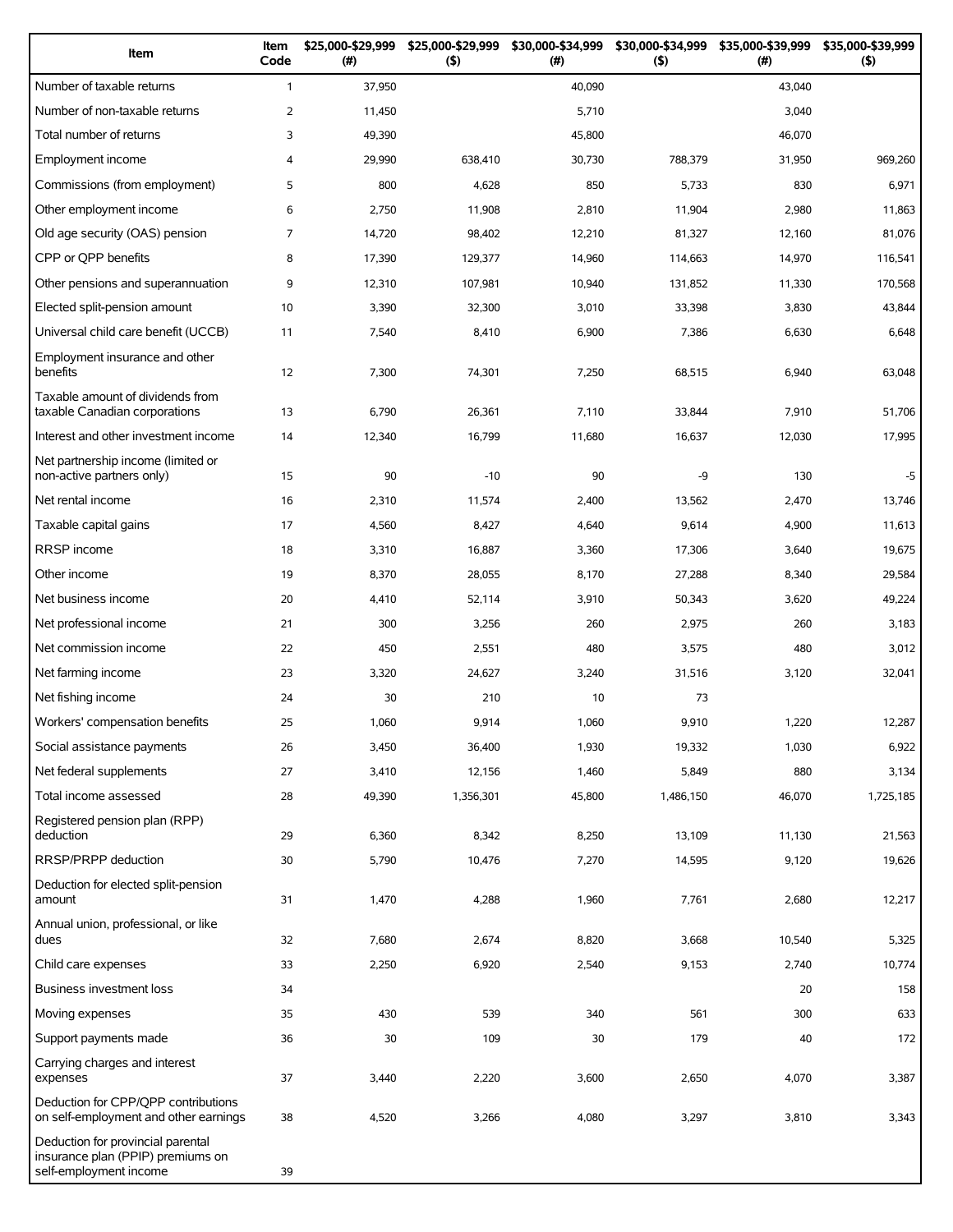| Item                                                                   | Item<br>Code | \$25,000-\$29,999<br>(#) | \$25,000-\$29,999<br>(5) | \$30,000-\$34,999<br>(#) | \$30,000-\$34,999<br>(5) | \$35,000-\$39,999<br>$(\#)$ | \$35,000-\$39,999<br>(5) |
|------------------------------------------------------------------------|--------------|--------------------------|--------------------------|--------------------------|--------------------------|-----------------------------|--------------------------|
| Exploration and development<br>expenses                                | 40           | 60                       | 66                       | 60                       | 102                      | 80                          | 56                       |
| Other employment expenses                                              | 41           | 550                      | 1,025                    | 790                      | 1,638                    | 990                         | 2,363                    |
| Clergy residence deduction                                             | 42           | 50                       | 395                      | 80                       | 622                      | 100                         | 862                      |
| Other deductions                                                       | 43           |                          |                          | 1,800                    | 1,384                    | 1,810                       | 1,369                    |
| Total deductions before adjustments                                    | 44           | 23,310                   | 42,457                   | 25,190                   | 59,144                   | 28,540                      | 81,899                   |
| Social benefits repayment                                              | 45           |                          |                          |                          |                          |                             |                          |
| Net income                                                             | 46           | 49,380                   | 1,314,355                | 45,790                   | 1,427,302                | 46,070                      | 1,643,382                |
| Canadian Forces personnel and<br>police deduction                      | 47           |                          |                          |                          |                          |                             |                          |
| Security options deductions                                            | 48           |                          |                          |                          |                          |                             |                          |
| Other payments deduction                                               | 49           | 7,170                    | 58,470                   | 4,130                    | 35,091                   | 2,940                       | 22,343                   |
| Non-capital losses of other years                                      | 50           | 80                       | 307                      | 70                       | 402                      | 50                          | 323                      |
| Net capital losses of other years                                      | 51           | 570                      | 547                      | 670                      | 733                      | 780                         | 793                      |
| Capital gains deduction                                                | 52           | 140                      | 911                      | 180                      | 1,384                    | 200                         | 1,986                    |
| Northern residents deductions                                          | 53           | 420                      | 1,391                    | 430                      | 1,404                    | 410                         | 1,314                    |
| <b>Additional deductions</b>                                           | 54           | 230                      | 1,044                    | 180                      | 1,119                    | 150                         | 943                      |
| Farming/fishing losses of prior years                                  | 55           | 100                      | 522                      | 80                       | 505                      | 60                          | 670                      |
| Total deductions from net income                                       | 56           | 8,470                    | 63,194                   | 5,550                    | 40,652                   | 4,460                       | 28,391                   |
| Taxable income assessed                                                | 57           | 48,940                   | 1,251,449                | 45,540                   | 1,386,726                | 45,970                      | 1,615,023                |
| Basic personal amount                                                  | 58           | 49,390                   | 565,997                  | 45,800                   | 524,910                  | 46,070                      | 528,234                  |
| Age amount                                                             | 59           | 14,890                   | 106,050                  | 12,360                   | 88,067                   | 12,330                      | 85,896                   |
| Spouse or common-law partner<br>amount                                 | 60           | 4,330                    | 33,073                   | 3,450                    | 26,213                   | 3,180                       | 24,456                   |
| Amount for an eligible dependant                                       | 61           | 2,240                    | 24,490                   | 1,990                    | 21,797                   | 1,920                       | 20,832                   |
| Family caregiver amount for children<br>under 18 years of age          | 62           | 150                      | 418                      | 190                      | 539                      | 200                         | 527                      |
| Amount for infirm dependants age 18<br>or older                        | 63           | 20                       | 78                       | 30                       | 149                      |                             |                          |
| CPP or QPP contributions through<br>employment                         | 64           | 28,080                   | 26,828                   | 28,880                   | 33,857                   | 29,920                      | 42,289                   |
| CPP or OPP contributions on<br>self-employment and other earnings      | 65           | 4,520                    | 3,266                    | 4,080                    | 3,297                    | 3,810                       | 3,343                    |
| Employment insurance premiums                                          | 66           | 27,230                   | 11,581                   | 28,100                   | 14,194                   | 29,240                      | 17,452                   |
| PPIP premiums paid                                                     | 67           |                          |                          |                          |                          |                             |                          |
| PPIP premiums payable on<br>employment income                          | 68           |                          |                          |                          |                          |                             |                          |
| PPIP premiums payable on<br>self-employment income                     | 69           |                          |                          |                          |                          |                             |                          |
| Volunteer firefighters' amount/search<br>and rescue volunteers' amount | 70           | 60                       | 174                      | 100                      | 300                      | 110                         | 339                      |
| Canada employment amount                                               | 71           | 30,870                   | 34,660                   | 31,530                   | 35,644                   | 32,860                      | 37,067                   |
| Public transit amount                                                  | 72           | 1,560                    | 698                      | 1,350                    | 612                      | 1,110                       | 522                      |
| Children's arts amount                                                 | 73           | 580                      | 170                      | 640                      | 181                      | 730                         | 218                      |
| Home accessibility expenses                                            | 74           | 20                       | 84                       | 30                       | 127                      | 30                          | 122                      |
| Home buyers' amount                                                    | 75           | 260                      | 1,067                    | 380                      | 1,662                    | 560                         | 2,495                    |
| Pension income amount                                                  | 76           | 13,930                   | 26,912                   | 12,320                   | 23,942                   | 12,690                      | 24,855                   |
| Caregiver amount                                                       | 77           | 160                      | 803                      | 220                      | 1,111                    | 250                         | 1,286                    |
| Disability amount                                                      | 78           | 2,350                    | 18,798                   | 2,030                    | 16,218                   | 1,890                       | 15,102                   |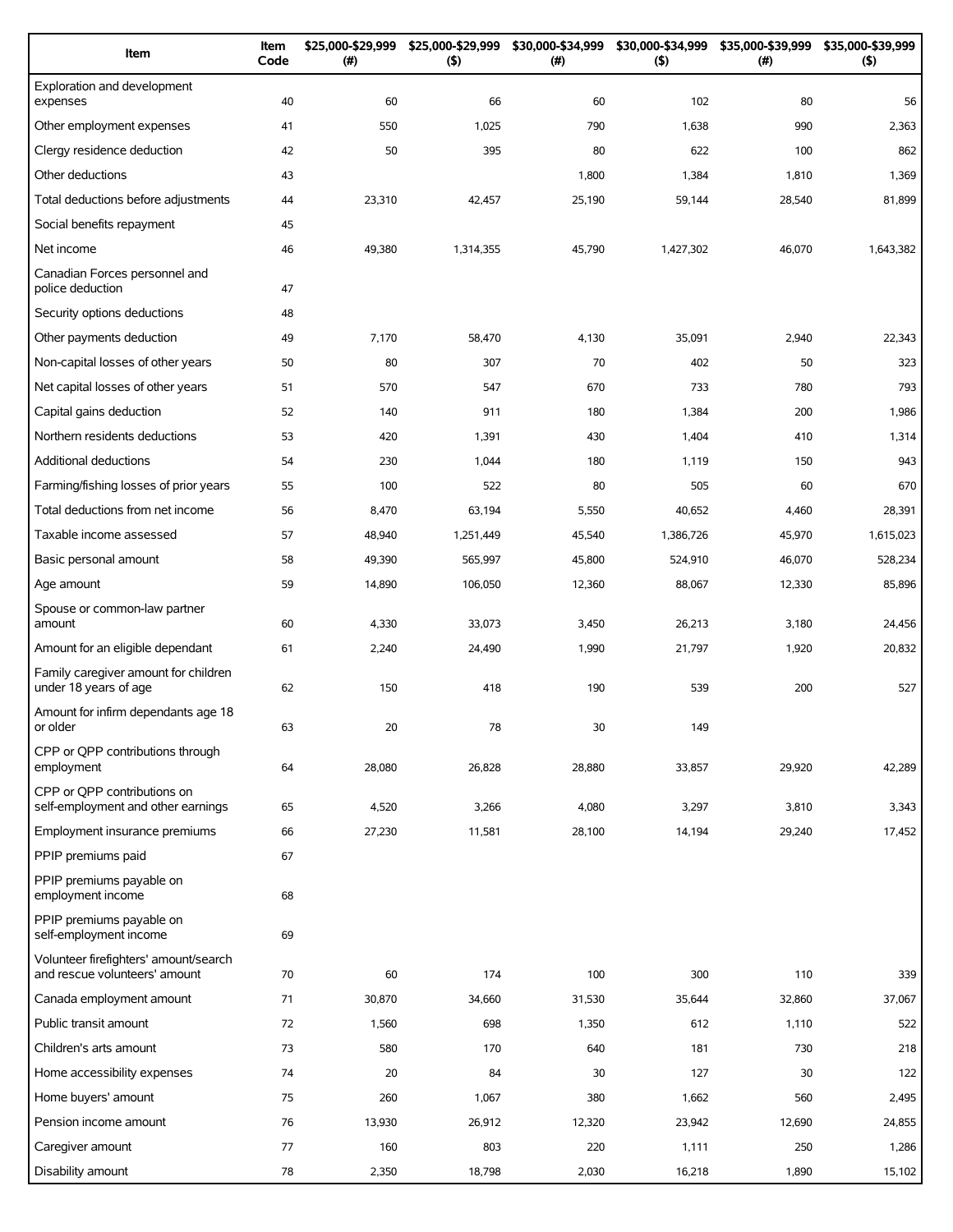| Item                                                                 | Item<br>Code | \$25,000-\$29,999<br>(#) | \$25,000-\$29,999<br>(5) | \$30,000-\$34,999<br>(# ) | \$30,000-\$34,999<br>(5) | \$35,000-\$39,999<br>(#) | \$35,000-\$39,999<br>(5) |
|----------------------------------------------------------------------|--------------|--------------------------|--------------------------|---------------------------|--------------------------|--------------------------|--------------------------|
| Disability amount transferred from a<br>dependant                    | 79           | 290                      | 2,916                    | 350                       | 3,633                    | 410                      | 4,172                    |
| Interest paid on student loans                                       | 80           | 800                      | 415                      | 1,020                     | 551                      | 1,200                    | 644                      |
| Tuition, education, and textbook<br>amounts                          | 81           | 5,210                    | 36,339                   | 4,540                     | 33,407                   | 3,920                    | 27,994                   |
| Tuition, education, and textbook<br>amounts transferred from a child | 82           | 220                      | 971                      | 330                       | 1,488                    | 430                      | 1,999                    |
| Amounts transferred from spouse or<br>common-law partner             | 83           | 2,720                    | 15,537                   | 2,110                     | 12,347                   | 1,800                    | 10,222                   |
| Medical expenses                                                     | 84           | 13,640                   | 35,295                   | 12,520                    | 35,057                   | 12,080                   | 36,100                   |
| Total tax credits on personal amounts                                | 85           | 49,390                   | 141,994                  | 45,800                    | 131,902                  | 46,070                   | 132,946                  |
| Allowable charitable donations and<br>government gifts               | 86           | 8,700                    | 8,442                    | 9,980                     | 10,735                   | 11,070                   | 13,555                   |
| Eligible cultural and ecological gifts                               | 87           | 10                       | 3                        |                           |                          |                          |                          |
| Total tax credit on donations and gifts                              | 88           | 8,650                    | 2,266                    | 9,930                     | 2,909                    | 11,010                   | 3,698                    |
| Total federal non-refundable tax<br>credits                          | 89           | 49,390                   | 144,261                  | 45,800                    | 134,811                  | 46,070                   | 136,644                  |
| Federal dividend tax credit                                          | 90           | 5,840                    | 2,365                    | 6,700                     | 3,416                    | 7,730                    | 5,462                    |
| Minimum tax carryover                                                | 91           | 210                      | 215                      | 230                       | 313                      | 240                      | 404                      |
| Basic federal tax                                                    | 92           | 37,160                   | 49,303                   | 39,470                    | 73,107                   | 42,350                   | 101,540                  |
| Federal foreign tax credit                                           | 93           | 1,490                    | 64                       | 1,910                     | 96                       | 2,360                    | 137                      |
| Federal political contribution tax credit                            | 94           | 290                      | 36                       | 370                       | 51                       | 400                      | 57                       |
| Investment tax credit                                                | 95           | 60                       | 25                       |                           |                          | 50                       | 21                       |
| Labour-sponsored funds tax credit<br>(federally registered)          | 96           |                          |                          |                           |                          |                          |                          |
| Labour-sponsored funds tax credit<br>(provincially registered)       | 97           |                          |                          |                           |                          |                          |                          |
| Alternative minimum tax payable                                      | 98           |                          |                          |                           |                          |                          |                          |
| Net federal tax                                                      | 99           | 36,950                   | 49,101                   | 39,300                    | 72,802                   | 42,220                   | 101,121                  |
| CPP contributions on<br>self-employment                              | 100          | 4,520                    | 6,532                    | 4,080                     | 6,594                    | 3,810                    | 6,686                    |
| Social Benefits repayment                                            | 101          |                          |                          |                           |                          |                          |                          |
| Working income tax benefit (WITB)                                    | 102          | 2,540                    | 1,179                    | 590                       | 231                      | 150                      | 55                       |
| Children's fitness tax credit                                        | 103          | 1,600                    | 117                      | 1,890                     | 136                      | 2,070                    | 147                      |
| Eligible educator school supply tax<br>credit                        | 104          | $40\,$                   | $\overline{2}$           | 40                        | $\overline{2}$           | 40                       | 3                        |
| Net provincial or territorial tax                                    | 105          | 26,760                   | 18,499                   | 31,420                    | 32,307                   | 37,010                   | 49,838                   |
| Total tax payable                                                    | 106          | 37,950                   | 74,144                   | 40,090                    | 111,713                  | 43,040                   | 157,654                  |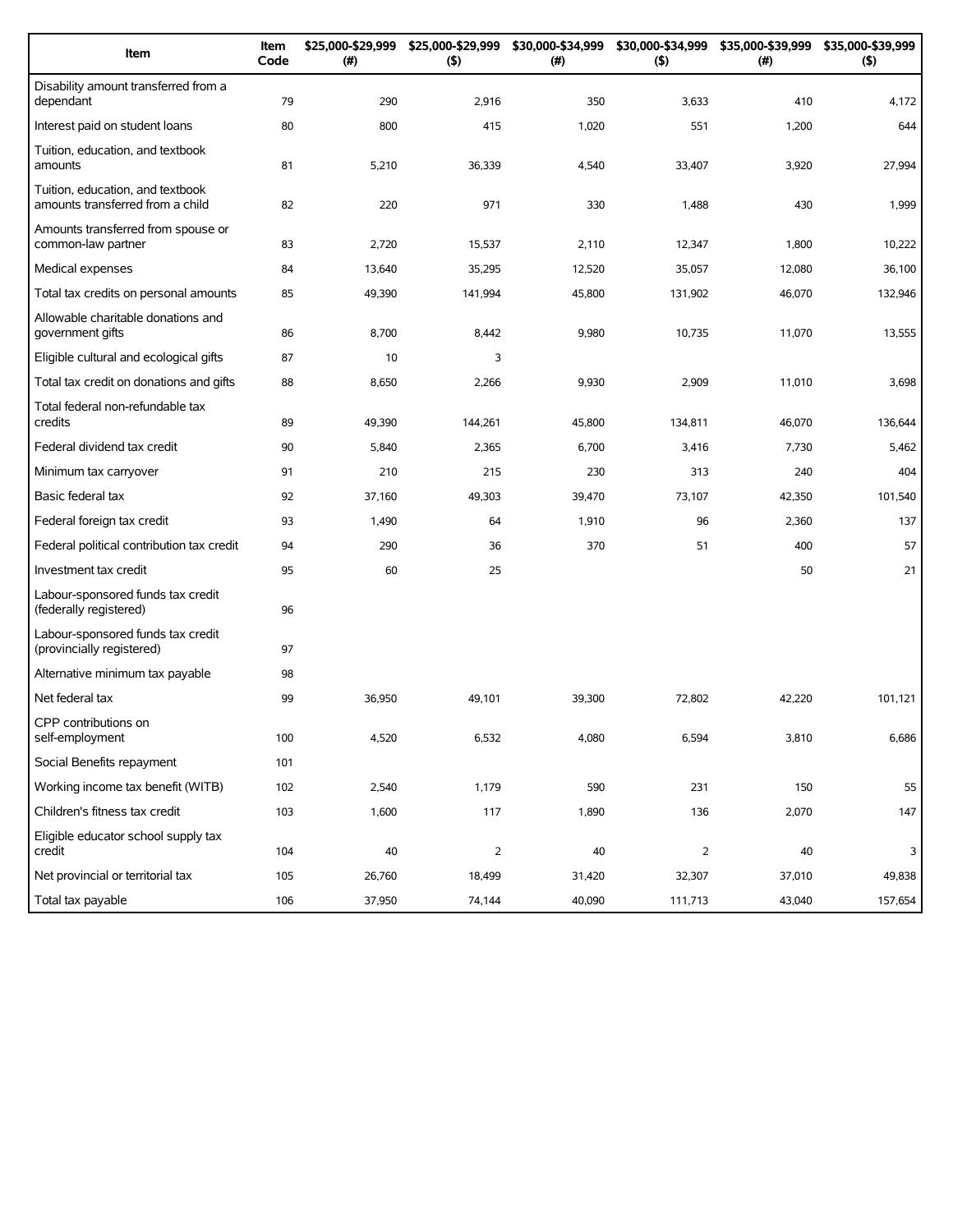| Item                                                                                          | Item<br>Code   | \$40,000-\$44,999<br>$($ #) | \$40,000-\$44,999<br>(5) | \$45,000-\$49,999<br>(# ) | \$45,000-\$49,999<br>(5) | \$50,000-<br>\$54,999<br>(# ) | \$50,000-<br>\$54,999<br>(5) |
|-----------------------------------------------------------------------------------------------|----------------|-----------------------------|--------------------------|---------------------------|--------------------------|-------------------------------|------------------------------|
| Number of taxable returns                                                                     | $\mathbf{1}$   | 42,690                      |                          | 41,970                    |                          | 35,340                        |                              |
| Number of non-taxable returns                                                                 | 2              | 1,740                       |                          | 1,030                     |                          | 600                           |                              |
| Total number of returns                                                                       | 3              | 44,440                      |                          | 43,000                    |                          | 35,940                        |                              |
| Employment income                                                                             | $\overline{4}$ | 32,060                      | 1,112,637                | 31,340                    | 1,208,037                | 28,160                        | 1,235,355                    |
| Commissions (from employment)                                                                 | 5              | 820                         | 8,002                    | 780                       | 8,598                    | 770                           | 10,482                       |
| Other employment income                                                                       | 6              | 3,000                       | 12,253                   | 3,070                     | 13,043                   | 2,690                         | 11,199                       |
| Old age security (OAS) pension                                                                | $\overline{7}$ | 10,330                      | 68,476                   | 9,650                     | 63,802                   | 6,770                         | 44,677                       |
| CPP or OPP benefits                                                                           | 8              | 13,320                      | 104,940                  | 12,770                    | 102,162                  | 9,350                         | 75,804                       |
| Other pensions and superannuation                                                             | 9              | 10,220                      | 194,194                  | 9,820                     | 212,915                  | 7,120                         | 184,164                      |
| Elected split-pension amount                                                                  | 10             | 2,850                       | 35,439                   | 3,740                     | 43,774                   | 1,540                         | 16,227                       |
| Universal child care benefit (UCCB)                                                           | 11             | 5,960                       | 6,004                    | 5,520                     | 5,516                    | 4,510                         | 4,507                        |
| Employment insurance and other benefits                                                       | 12             | 5,990                       | 52,996                   | 5,280                     | 45,621                   | 4,370                         | 36,456                       |
| Taxable amount of dividends from taxable Canadian<br>corporations                             | 13             | 8,780                       | 79,311                   | 9,470                     | 97,687                   | 7,290                         | 78,733                       |
| Interest and other investment income                                                          | 14             | 11,690                      | 17,467                   | 12,000                    | 17,875                   | 9,390                         | 14,859                       |
| Net partnership income (limited or non-active partners<br>only)                               | 15             | 130                         | 25                       | 160                       | 43                       | 120                           | 141                          |
| Net rental income                                                                             | 16             | 2,640                       | 16,621                   | 2,860                     | 18,887                   | 2,270                         | 14,235                       |
| Taxable capital gains                                                                         | 17             | 5,060                       | 12,668                   | 5,500                     | 16,110                   | 4,310                         | 15,169                       |
| <b>RRSP</b> income                                                                            | 18             | 3,800                       | 22,796                   | 3,900                     | 24,413                   | 3,490                         | 19,663                       |
| Other income                                                                                  | 19             | 8,530                       | 35,201                   | 8,910                     | 35,519                   | 7,380                         | 32,320                       |
| Net business income                                                                           | 20             | 3,390                       | 46,769                   | 3,340                     | 48,580                   | 2,760                         | 42,688                       |
| Net professional income                                                                       | 21             | 250                         | 3,012                    | 250                       | 3,581                    | 230                           | 3,980                        |
| Net commission income                                                                         | 22             | 470                         | 2,891                    | 500                       | 4,113                    | 400                           | 3,486                        |
| Net farming income                                                                            | 23             | 3,100                       | 41,104                   | 3,420                     | 51,545                   | 2,460                         | 29,604                       |
| Net fishing income                                                                            | 24             |                             |                          |                           |                          |                               |                              |
| Workers' compensation benefits                                                                | 25             | 1,110                       | 11,223                   | 1,050                     | 10,246                   | 920                           | 7,731                        |
| Social assistance payments                                                                    | 26             | 520                         | 2,367                    | 240                       | 1,373                    | 160                           | 845                          |
| Net federal supplements                                                                       | 27             | 520                         | 1,591                    | 320                       | 1,042                    | 230                           | 648                          |
| Total income assessed                                                                         | 28             | 44,440                      | 1,889,294                | 43,000                    | 2,035,771                | 35,940                        | 1,884,432                    |
| Registered pension plan (RPP) deduction                                                       | 29             | 12,250                      | 28,108                   | 13,080                    | 34,544                   | 12,620                        | 38,092                       |
| RRSP/PRPP deduction                                                                           | 30             | 10,320                      | 25,002                   | 11,530                    | 30,680                   | 11,580                        | 35,621                       |
| Deduction for elected split-pension amount                                                    | 31             | 3,030                       | 19,304                   | 3,200                     | 22,997                   | 2,970                         | 27,165                       |
| Annual union, professional, or like dues                                                      | 32             | 11,370                      | 6,673                    | 11,650                    | 7,509                    | 10,820                        | 7,699                        |
| Child care expenses                                                                           | 33             | 2,540                       | 11,016                   | 2,480                     | 11,086                   | 2,230                         | 10,683                       |
| Business investment loss                                                                      | 34             | 10                          | 108                      | 20                        | 150                      | 10                            | 160                          |
| Moving expenses                                                                               | 35             | 280                         | 639                      | 260                       | 652                      | 220                           | 720                          |
| Support payments made                                                                         | 36             | 30                          | 204                      | 40                        | 233                      | 40                            | 295                          |
| Carrying charges and interest expenses                                                        | 37             | 4,030                       | 3,672                    | 4,280                     | 4,104                    | 3,620                         | 4,077                        |
| Deduction for CPP/QPP contributions on<br>self-employment and other earnings                  | 38             | 3,640                       | 3,347                    | 3,900                     | 4,038                    | 3,060                         | 3,195                        |
| Deduction for provincial parental insurance plan<br>(PPIP) premiums on self-employment income | 39             |                             |                          |                           |                          |                               |                              |
| Exploration and development expenses                                                          | 40             | 90                          | 70                       | 100                       | 87                       | 100                           | 130                          |
| Other employment expenses                                                                     | 41             | 1,090                       | 2,789                    | 1,280                     | 3,749                    | 1,380                         | 4,153                        |
| Clergy residence deduction                                                                    | 42             | 150                         | 1,506                    | 130                       | 1,485                    | 130                           | 1,689                        |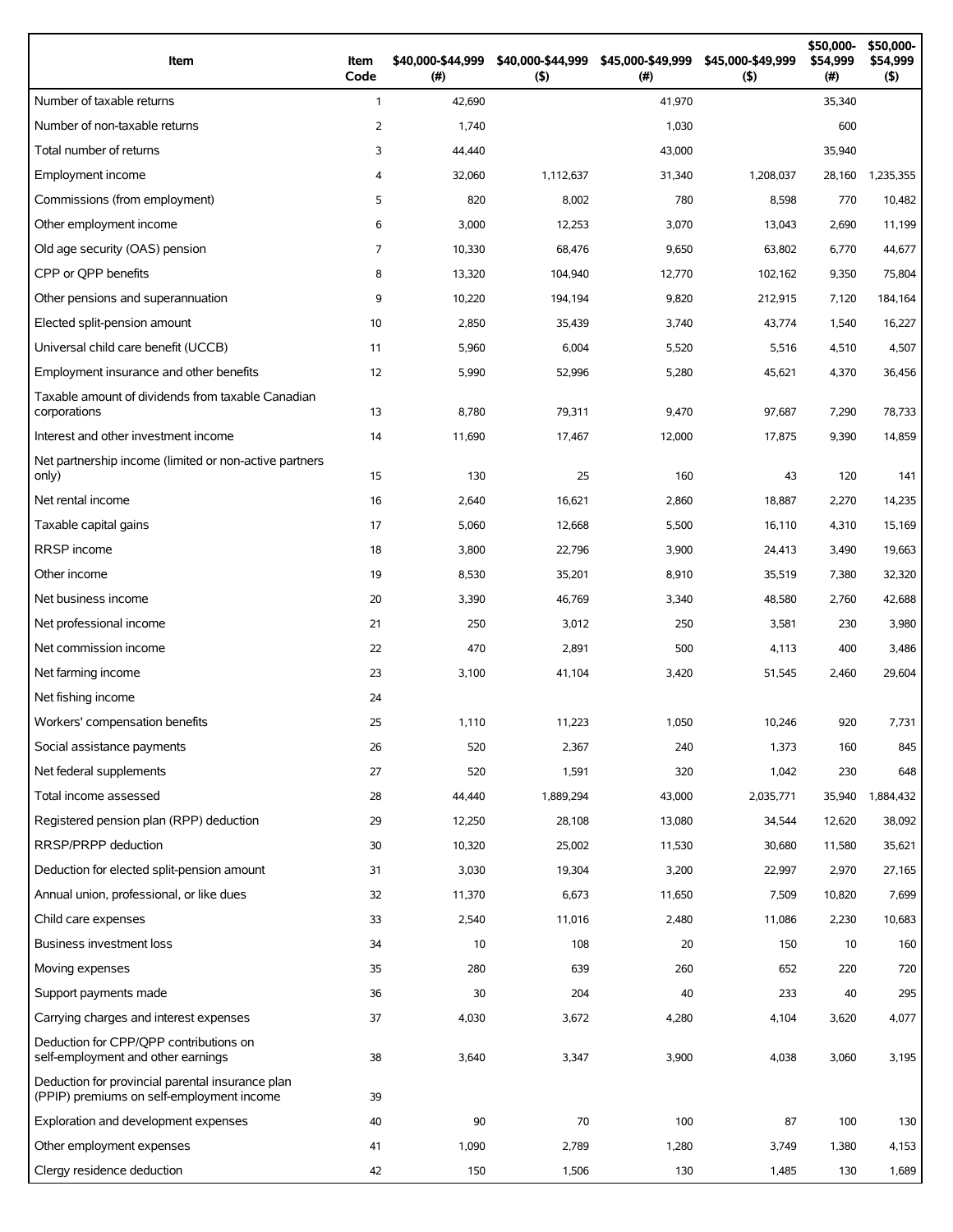| Item                                                                 | Item<br>Code | \$40,000-\$44,999<br>(#) | \$40,000-\$44,999<br>(5) | \$45,000-\$49,999<br>(#) | \$45,000-\$49,999<br>(5) | \$50,000-<br>\$54,999<br>$(\#)$ | \$50,000-<br>\$54,999<br>$($ \$) |
|----------------------------------------------------------------------|--------------|--------------------------|--------------------------|--------------------------|--------------------------|---------------------------------|----------------------------------|
| Other deductions                                                     | 43           | 1,670                    | 1,383                    | 1,500                    | 1,346                    | 1,140                           | 1,280                            |
| Total deductions before adjustments                                  | 44           | 29,590                   | 103,854                  | 30,500                   | 122,691                  | 27,490                          | 134,995                          |
| Social benefits repayment                                            | 45           |                          |                          |                          |                          |                                 |                                  |
| Net income                                                           | 46           | 44,430                   | 1,785,452                | 42,990                   | 1,913,194                | 35,940                          | 1,749,486                        |
| Canadian Forces personnel and police deduction                       | 47           |                          |                          |                          |                          |                                 |                                  |
| Security options deductions                                          | 48           |                          |                          |                          |                          |                                 |                                  |
| Other payments deduction                                             | 49           | 2,040                    | 15,181                   | 1,560                    | 12,661                   | 1,270                           | 9,223                            |
| Non-capital losses of other years                                    | 50           | 40                       | 273                      | 40                       | 332                      | 50                              | 331                              |
| Net capital losses of other years                                    | 51           | 760                      | 886                      | 920                      | 882                      | 740                             | 906                              |
| Capital gains deduction                                              | 52           | 230                      | 2,932                    | 280                      | 4,405                    | 260                             | 4,908                            |
| Northern residents deductions                                        | 53           | 370                      | 1,268                    | 360                      | 1,163                    | 320                             | 1,102                            |
| Additional deductions                                                | 54           | 150                      | 1,089                    | 140                      | 1,141                    | 70                              | 681                              |
| Farming/fishing losses of prior years                                | 55           | 70                       | 712                      | 70                       | 680                      | 70                              | 617                              |
| Total deductions from net income                                     | 56           | 3,560                    | 22,367                   | 3,250                    | 21,269                   | 2,670                           | 17,776                           |
| Taxable income assessed                                              | 57           | 44,380                   | 1,763,152                | 42,960                   | 1,892,013                | 35,920                          | 1,731,786                        |
| Basic personal amount                                                | 58           | 44,440                   | 509,579                  | 43,000                   | 493,185                  | 35,940                          | 412,272                          |
| Age amount                                                           | 59           | 10,520                   | 67,097                   | 9,840                    | 57,220                   | 6,920                           | 36,584                           |
| Spouse or common-law partner amount                                  | 60           | 2,840                    | 22,002                   | 2,680                    | 20,662                   | 2,550                           | 19,981                           |
| Amount for an eligible dependant                                     | 61           | 1,630                    | 17,506                   | 1,500                    | 16,085                   | 1,190                           | 12,711                           |
| Family caregiver amount for children under 18 years<br>of age        | 62           | 190                      | 525                      | 170                      | 435                      | 200                             | 526                              |
| Amount for infirm dependants age 18 or older                         | 63           |                          |                          | 20                       | 115                      | 20                              | 125                              |
| CPP or QPP contributions through employment                          | 64           | 29,930                   | 49,054                   | 29,260                   | 53,936                   | 26,670                          | 55,761                           |
| CPP or OPP contributions on self-employment and<br>other earnings    | 65           | 3,640                    | 3,347                    | 3,900                    | 4,038                    | 3,060                           | 3,195                            |
| Employment insurance premiums                                        | 66           | 28,960                   | 19,829                   | 28,200                   | 21,495                   | 25,850                          | 21,647                           |
| PPIP premiums paid                                                   | 67           |                          |                          |                          |                          |                                 |                                  |
| PPIP premiums payable on employment income                           | 68           |                          |                          |                          |                          |                                 |                                  |
| PPIP premiums payable on self-employment income                      | 69           |                          |                          |                          |                          |                                 |                                  |
| Volunteer firefighters' amount/search and rescue                     |              |                          |                          |                          |                          |                                 |                                  |
| volunteers' amount                                                   | 70           | 160                      | 483                      | 170                      | 495                      | 180                             | 543                              |
| Canada employment amount                                             | 71           | 32,880                   | 37,165                   | 32,140                   | 36,345                   | 28,710                          | 32,650                           |
| Public transit amount                                                | 72           | 1,080                    | 512                      | 900                      | 445                      | 780                             | 369                              |
| Children's arts amount                                               | 73           | 810                      | 237                      | 810                      | 236                      | 930                             | 278                              |
| Home accessibility expenses                                          | 74           | 30                       | 121                      | 20                       | 100                      | 40                              | 144                              |
| Home buyers' amount                                                  | 75           | 560                      | 2,499                    | 620                      | 2,828                    | 580                             | 2,672                            |
| Pension income amount                                                | 76           | 11,330                   | 22,175                   | 11,420                   | 22,423                   | 8,020                           | 15,670                           |
| Caregiver amount                                                     | 77           | 270                      | 1,427                    | 210                      | 1,179                    | 250                             | 1,296                            |
| Disability amount                                                    | 78           | 1,440                    | 11,537                   | 1,270                    | 10,131                   | 930                             | 7,408                            |
| Disability amount transferred from a dependant                       | 79           | 390                      | 3,974                    | 370                      | 3,808                    | 370                             | 3,896                            |
| Interest paid on student loans                                       | 80           | 1,250                    | 694                      | 1,150                    | 668                      | 1,050                           | 665                              |
| Tuition, education, and textbook amounts                             | 81           | 3,520                    | 24,212                   | 3,000                    | 20,165                   | 2,420                           | 15,174                           |
| Tuition, education, and textbook amounts transferred<br>from a child | 82           | 510                      | 2,465                    | 600                      | 2,954                    | 570                             | 2,702                            |
| Amounts transferred from spouse or common-law<br>partner             | 83           | 1,410                    | 7,986                    | 1,040                    | 5,751                    | 810                             | 4,444                            |
| Medical expenses                                                     | 84           | 10,170                   | 31,411                   | 9,810                    | 31,756                   | 6,420                           | 20,534                           |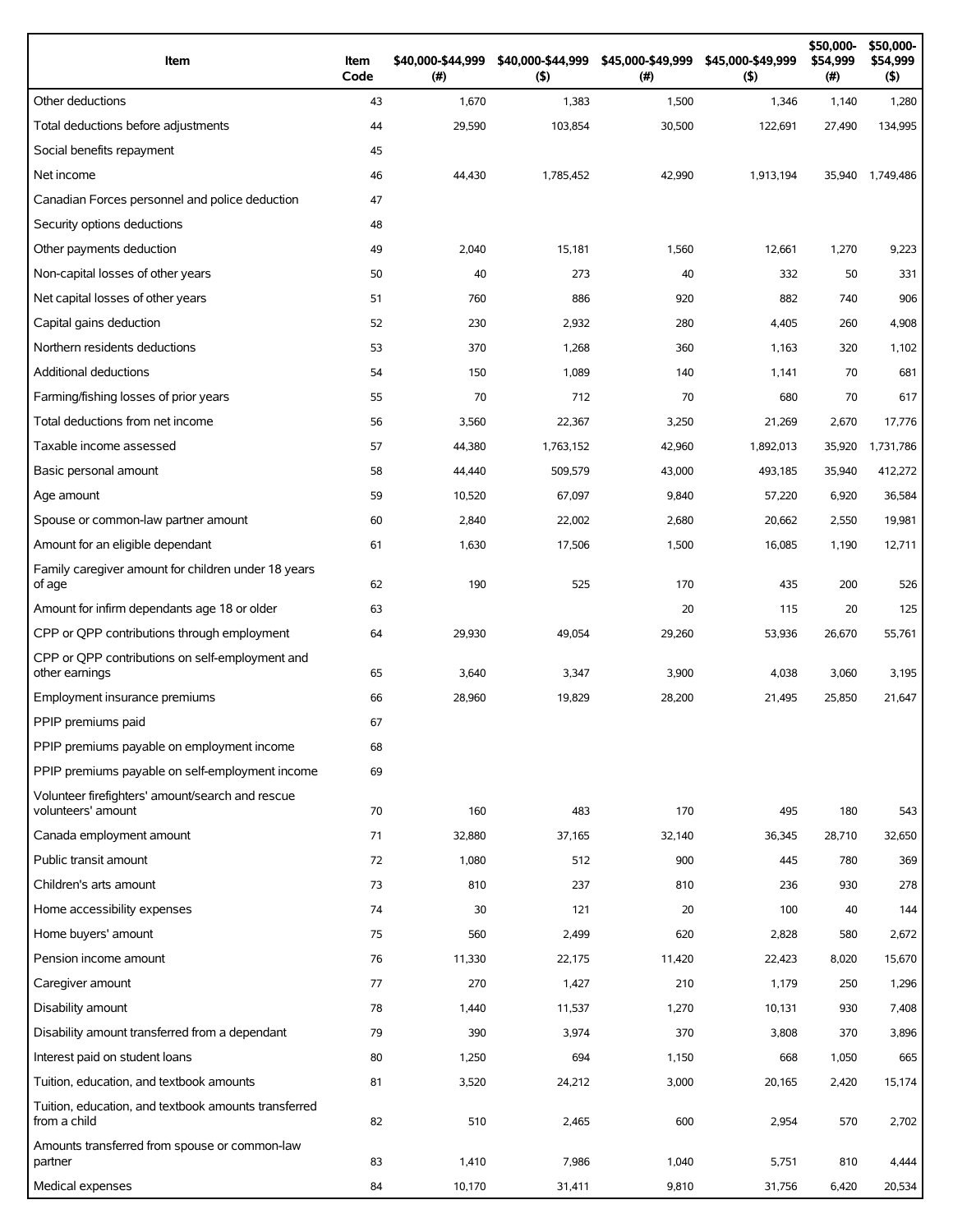| Item                                                           | Item<br>Code | \$40,000-\$44,999<br>(#) | \$40,000-\$44,999<br>(5) | \$45,000-\$49,999<br>(#) | \$45,000-\$49,999<br>(5) | \$50,000-<br>\$54,999<br>(#) | \$50,000-<br>\$54,999<br>(\$) |
|----------------------------------------------------------------|--------------|--------------------------|--------------------------|--------------------------|--------------------------|------------------------------|-------------------------------|
| Total tax credits on personal amounts                          | 85           | 44,440                   | 125,401                  | 43,000                   | 120,976                  | 35,940                       | 100,693                       |
| Allowable charitable donations and government gifts            | 86           | 11,620                   | 15,659                   | 11,880                   | 16,100                   | 10,590                       | 15,148                        |
| Eligible cultural and ecological gifts                         | 87           | 20                       | 5                        | 20                       | 14                       | 10                           | $\overline{7}$                |
| Total tax credit on donations and gifts                        | 88           | 11.570                   | 4.297                    | 11.840                   | 4,423                    | 10.560                       | 4,175                         |
| Total federal non-refundable tax credits                       | 89           | 44,440                   | 129,698                  | 43,000                   | 125,398                  | 35,940                       | 104,868                       |
| Federal dividend tax credit                                    | 90           | 8,680                    | 8,555                    | 9,480                    | 10,596                   | 7,290                        | 8,715                         |
| Minimum tax carryover                                          | 91           | 310                      | 673                      | 390                      | 1,004                    | 270                          | 829                           |
| Basic federal tax                                              | 92           | 42.160                   | 126,466                  | 41.580                   | 149,392                  | 35.120                       | 153,595                       |
| Federal foreign tax credit                                     | 93           | 2,490                    | 181                      | 2,840                    | 199                      | 2,230                        | 189                           |
| Federal political contribution tax credit                      | 94           | 470                      | 73                       | 500                      | 76                       | 420                          | 70                            |
| Investment tax credit                                          | 95           | 50                       | 20                       |                          |                          |                              |                               |
| Labour-sponsored funds tax credit (federally<br>registered)    | 96           |                          |                          |                          |                          |                              |                               |
| Labour-sponsored funds tax credit (provincially<br>registered) | 97           |                          |                          |                          |                          | 630                          | 370                           |
| Alternative minimum tax payable                                | 98           |                          |                          |                          |                          |                              |                               |
| Net federal tax                                                | 99           | 42.050                   | 125.939                  | 41.460                   | 148,775                  | 35,040                       | 152,959                       |
| CPP contributions on self-employment                           | 100          | 3,640                    | 6,694                    | 3,900                    | 8,075                    | 3,060                        | 6,390                         |
| Social Benefits repayment                                      | 101          |                          |                          |                          |                          |                              |                               |
| Working income tax benefit (WITB)                              | 102          | 50                       | 29                       | 10                       | 6                        | 10                           | 7                             |
| Children's fitness tax credit                                  | 103          | 2,280                    | 169                      | 2,470                    | 186                      | 2,540                        | 199                           |
| Eligible educator school supply tax credit                     | 104          | 50                       | 4                        | 50                       | 3                        | 50                           | 3                             |
| Net provincial or territorial tax                              | 105          | 38,880                   | 67,745                   | 39,560                   | 84,369                   | 33,920                       | 87,117                        |
| Total tax payable                                              | 106          | 42,690                   | 200,382                  | 41,970                   | 241,229                  | 35,340                       | 246,468                       |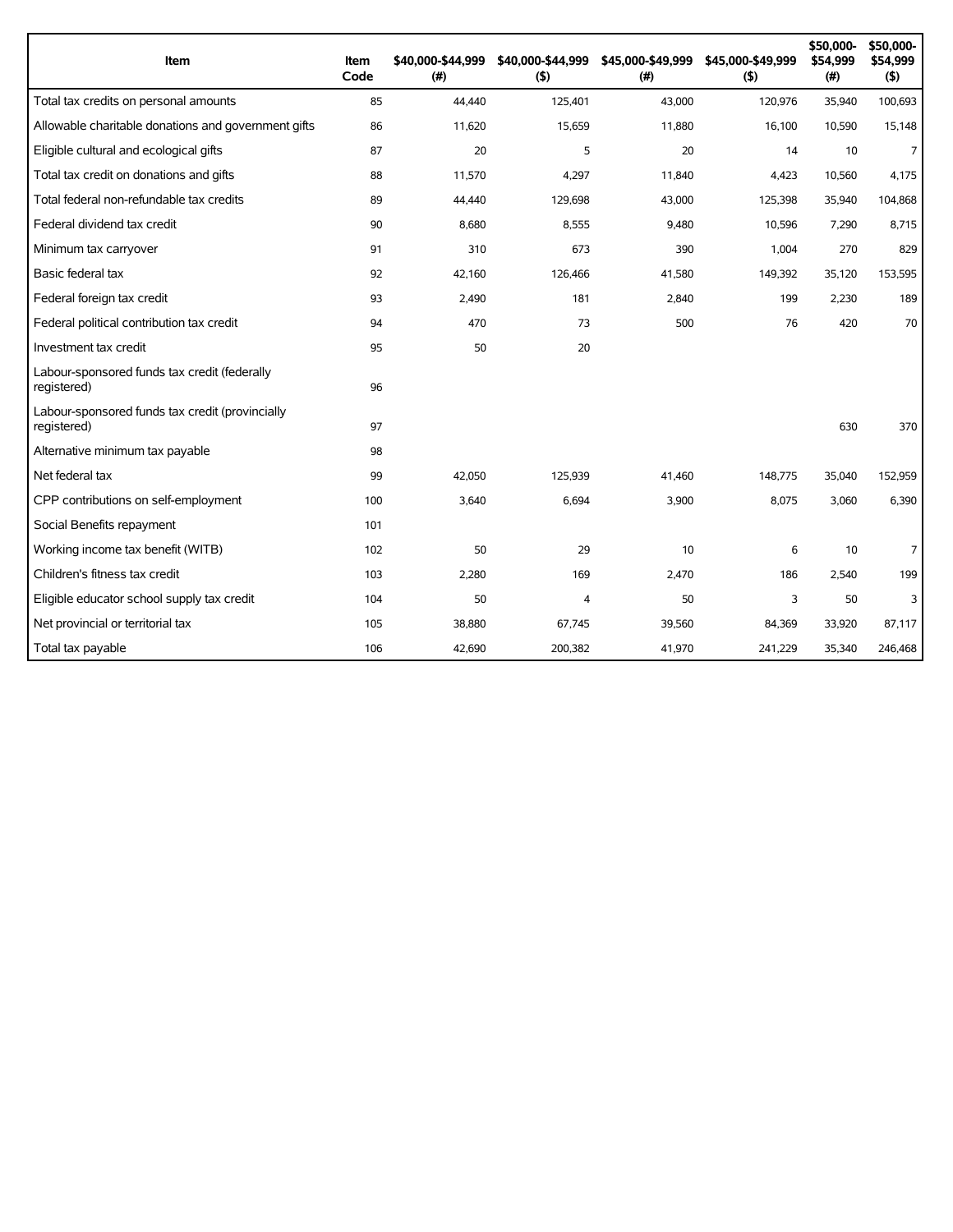| Item                                                                                             | Item<br>Code   | \$55,000-\$59,999<br>(#) | \$55,000-\$59,999<br>(5) | \$60,000-\$69,999<br>(# ) | \$60,000-\$69,999<br>(5) | \$70,000-\$79,999<br>(#) | \$70,000-\$79,999<br>(5) |
|--------------------------------------------------------------------------------------------------|----------------|--------------------------|--------------------------|---------------------------|--------------------------|--------------------------|--------------------------|
| Number of taxable returns                                                                        | $\mathbf{1}$   | 30,940                   |                          | 51,840                    |                          | 41,950                   |                          |
| Number of non-taxable returns                                                                    | 2              | 380                      |                          | 520                       |                          | 260                      |                          |
| Total number of returns                                                                          | 3              | 31,320                   |                          | 52,360                    |                          | 42,210                   |                          |
| Employment income                                                                                | $\overline{4}$ | 24,910                   | 1,204,323                | 42,770                    | 2,343,793                | 35,150                   | 2,238,758                |
| Commissions (from employment)                                                                    | 5              | 680                      | 10,572                   | 1,190                     | 23,582                   | 1,000                    | 25,602                   |
| Other employment income                                                                          | 6              | 2,680                    | 9,379                    | 5,560                     | 17,983                   | 4,890                    | 15,583                   |
| Old age security (OAS) pension                                                                   | $\overline{7}$ | 5,620                    | 37,101                   | 8,760                     | 57,671                   | 6,550                    | 42,751                   |
| CPP or QPP benefits                                                                              | 8              | 7,880                    | 65,232                   | 12,330                    | 103,953                  | 9,150                    | 77,389                   |
| Other pensions and superannuation                                                                | 9              | 6,080                    | 172,728                  | 9,560                     | 295,301                  | 7,120                    | 233,950                  |
| Elected split-pension amount                                                                     | 10             | 1,200                    | 12,235                   | 1,970                     | 22,375                   | 1,890                    | 22,705                   |
| Universal child care benefit (UCCB)                                                              | 11             | 3,630                    | 3,620                    | 5,800                     | 5,648                    | 4,290                    | 4,270                    |
| Employment insurance and other<br>benefits                                                       | 12             | 3,430                    | 27,596                   | 5,170                     | 38,544                   | 3,310                    | 22,643                   |
| Taxable amount of dividends from<br>taxable Canadian corporations                                | 13             | 6,880                    | 87,357                   | 11,930                    | 170,298                  | 10,500                   | 183,153                  |
| Interest and other investment income                                                             | 14             | 8,350                    | 14,418                   | 14,510                    | 25,188                   | 11,890                   | 22,193                   |
| Net partnership income (limited or<br>non-active partners only)                                  | 15             | 140                      | 51                       | 240                       | 229                      | 250                      | 223                      |
| Net rental income                                                                                | 16             | 2,160                    | 13,973                   | 4,040                     | 25,879                   | 3,600                    | 22,813                   |
| Taxable capital gains                                                                            | 17             | 4,000                    | 15,404                   | 6,890                     | 34,583                   | 6,020                    | 41,385                   |
| <b>RRSP</b> income                                                                               | 18             | 3,140                    | 19,288                   | 5,200                     | 35,044                   | 4,440                    | 30,326                   |
| Other income                                                                                     | 19             | 6,480                    | 26,897                   | 11,100                    | 52,594                   | 9,290                    | 45,334                   |
| Net business income                                                                              | 20             | 2,340                    | 37,252                   | 3,880                     | 67,373                   | 3,030                    | 55,677                   |
| Net professional income                                                                          | 21             | 220                      | 3,952                    | 430                       | 6,489                    | 360                      | 6,099                    |
| Net commission income                                                                            | 22             | 360                      | 3,168                    | 600                       | 6,266                    | 510                      | 7,701                    |
| Net farming income                                                                               | 23             | 2,110                    | 27,148                   | 3,530                     | 47,922                   | 3,050                    | 46,995                   |
| Net fishing income                                                                               | 24             |                          |                          |                           |                          |                          |                          |
| Workers' compensation benefits                                                                   | 25             | 670                      | 5,542                    | 1,050                     | 8,022                    | 770                      | 6,334                    |
| Social assistance payments                                                                       | 26             | 100                      | 565                      | 120                       | 590                      | 90                       | 438                      |
| Net federal supplements                                                                          | 27             | 140                      | 374                      | 180                       | 500                      | 160                      | 566                      |
| Total income assessed                                                                            | 28             | 31,320                   | 1,799,253                | 52,360                    | 3,392,039                | 42,210                   | 3,155,175                |
| Registered pension plan (RPP)<br>deduction                                                       | 29             | 11,290                   | 38,965                   | 20,310                    | 82,235                   | 17,780                   | 85,354                   |
| <b>RRSP/PRPP</b> deduction                                                                       | 30             | 11,000                   | 37,546                   | 20,050                    | 79,909                   | 17,860                   | 81,833                   |
| Deduction for elected split-pension<br>amount                                                    | 31             | 2,550                    | 27,693                   | 4,080                     | 52,280                   | 3,000                    | 40,513                   |
| Annual union, professional, or like<br>dues                                                      | 32             | 9,720                    | 7,603                    | 17,400                    | 15,194                   | 15,470                   | 15,716                   |
| Child care expenses                                                                              | 33             | 1,850                    | 9,293                    | 3,090                     | 16,156                   | 2,540                    | 14,041                   |
| Business investment loss                                                                         | 34             |                          |                          | 20                        | 191                      | 20                       | 602                      |
| Moving expenses                                                                                  | 35             | 210                      | 701                      | 350                       | 1,337                    | 280                      | 1,201                    |
| Support payments made                                                                            | 36             | 40                       | 326                      | 90                        | 658                      | 100                      | 802                      |
| Carrying charges and interest<br>expenses                                                        | 37             | 3,390                    | 4,083                    | 5,920                     | 8,128                    | 5,150                    | 7,548                    |
| Deduction for CPP/QPP contributions<br>on self-employment and other earnings                     | 38             | 2,470                    | 2,841                    | 3,240                     | 4,363                    | 2,210                    | 3,285                    |
| Deduction for provincial parental<br>insurance plan (PPIP) premiums on<br>self-employment income | 39             |                          |                          |                           |                          |                          |                          |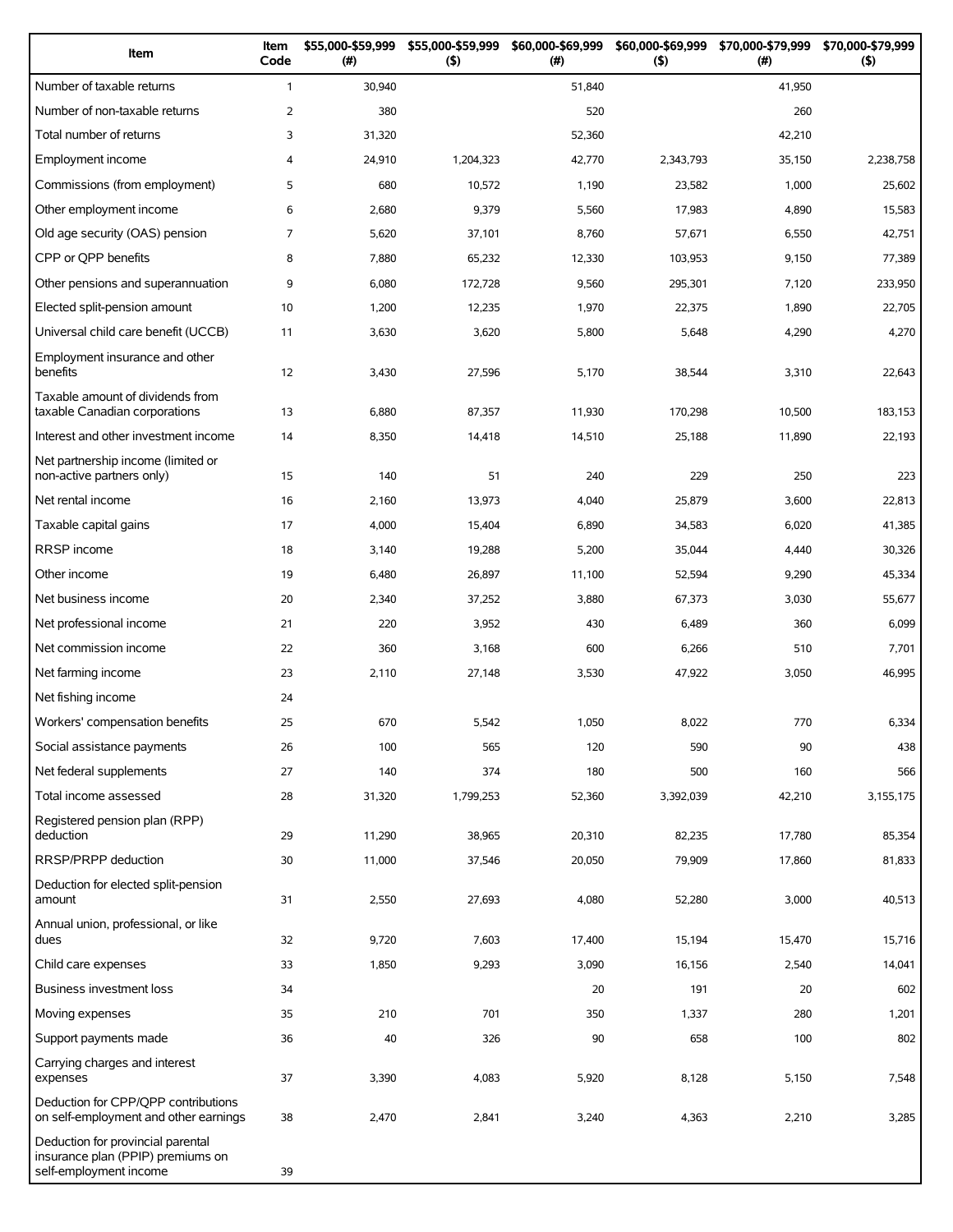| Item                                                                   | Item<br>Code | \$55,000-\$59,999<br>(#) | \$55,000-\$59,999<br>(5) | \$60,000-\$69,999<br>(#) | \$60,000-\$69,999<br>(5) | \$70,000-\$79,999<br>$(\#)$ | \$70,000-\$79,999<br>(5) |
|------------------------------------------------------------------------|--------------|--------------------------|--------------------------|--------------------------|--------------------------|-----------------------------|--------------------------|
| Exploration and development<br>expenses                                | 40           | 120                      | 189                      | 230                      | 407                      | 200                         | 361                      |
| Other employment expenses                                              | 41           | 1,340                    | 4,287                    | 2,660                    | 9,990                    | 2,710                       | 10,716                   |
| Clergy residence deduction                                             | 42           | 140                      | 1,934                    | 240                      | 3,707                    | 150                         | 2,398                    |
| Other deductions                                                       | 43           | 990                      | 1,373                    | 1,370                    | 2,288                    | 1,040                       | 1,846                    |
| Total deductions before adjustments                                    | 44           | 24,590                   | 136,876                  | 42,500                   | 276,887                  | 35,410                      | 266,257                  |
| Social benefits repayment                                              | 45           |                          |                          |                          |                          | 2,880                       | 2,585                    |
| Net income                                                             | 46           | 31,320                   | 1,662,414                | 52,360                   | 3,114,603                | 42,210                      | 2,886,644                |
| Canadian Forces personnel and<br>police deduction                      | 47           |                          |                          |                          |                          |                             |                          |
| Security options deductions                                            | 48           | 10                       | 17                       | 20                       | 36                       |                             |                          |
| Other payments deduction                                               | 49           | 890                      | 6,480                    | 1,320                    | 9,112                    | 980                         | 7,337                    |
| Non-capital losses of other years                                      | 50           |                          |                          | 40                       | 341                      | 40                          | 544                      |
| Net capital losses of other years                                      | 51           | 760                      | 862                      | 1,240                    | 1,819                    | 1,180                       | 1,998                    |
| Capital gains deduction                                                | 52           | 260                      | 5,509                    | 550                      | 15,240                   | 650                         | 21,678                   |
| Northern residents deductions                                          | 53           | 260                      | 885                      | 510                      | 1,729                    | 440                         | 1,567                    |
| <b>Additional deductions</b>                                           | 54           | 90                       | 435                      | 110                      | 620                      | 100                         | 263                      |
| Farming/fishing losses of prior years                                  | 55           | 50                       | 467                      | 90                       | 1,256                    | 90                          | 1,192                    |
| Total deductions from net income                                       | 56           | 2,240                    | 14,853                   | 3,690                    | 30,246                   | 3,290                       | 34,779                   |
| Taxable income assessed                                                | 57           | 31,310                   | 1,647,605                | 52,350                   | 3,084,530                | 42,200                      | 2,852,093                |
| Basic personal amount                                                  | 58           | 31,320                   | 359,286                  | 52,360                   | 600,661                  | 42,210                      | 484,241                  |
| Age amount                                                             | 59           | 5,770                    | 27,005                   | 9,040                    | 33,518                   | 6,810                       | 15,901                   |
| Spouse or common-law partner<br>amount                                 | 60           | 2,290                    | 18,078                   | 3,760                    | 29,806                   | 3,160                       | 24,660                   |
| Amount for an eligible dependant                                       | 61           | 990                      | 10,449                   | 1,540                    | 16,244                   | 1,200                       | 12,547                   |
| Family caregiver amount for children<br>under 18 years of age          | 62           | 170                      | 441                      | 260                      | 662                      | 250                         | 626                      |
| Amount for infirm dependants age 18<br>or older                        | 63           |                          |                          |                          |                          | 30                          | 122                      |
| CPP or QPP contributions through<br>employment                         | 64           | 23,630                   | 53,381                   | 40,620                   | 96,085                   | 33,460                      | 81,713                   |
| CPP or OPP contributions on<br>self-employment and other earnings      | 65           | 2,470                    | 2,841                    | 3,240                    | 4,363                    | 2,210                       | 3,285                    |
| Employment insurance premiums                                          | 66           | 22,920                   | 19,813                   | 39,260                   | 34,695                   | 32,210                      | 29,007                   |
| PPIP premiums paid                                                     | 67           |                          |                          |                          |                          |                             |                          |
| PPIP premiums payable on<br>employment income                          | 68           |                          |                          |                          |                          |                             |                          |
| PPIP premiums payable on<br>self-employment income                     | 69           |                          |                          |                          |                          |                             |                          |
| Volunteer firefighters' amount/search<br>and rescue volunteers' amount | 70           | 160                      | 474                      | 280                      | 846                      | 240                         | 714                      |
| Canada employment amount                                               | 71           | 25,370                   | 28,913                   | 43,470                   | 49,619                   | 35,690                      | 40,869                   |
| Public transit amount                                                  | 72           | 620                      | 292                      | 1,020                    | 473                      | 720                         | 314                      |
| Children's arts amount                                                 | 73           | 840                      | 257                      | 1,690                    | 508                      | 1,570                       | 487                      |
| Home accessibility expenses                                            | 74           | 30                       | 96                       | 40                       | 172                      | 40                          | 158                      |
| Home buyers' amount                                                    | 75           | 540                      | 2,437                    | 900                      | 4,138                    | 730                         | 3,349                    |
| Pension income amount                                                  | 76           | 6,770                    | 13,294                   | 10,610                   | 20,788                   | 7,980                       | 15,597                   |
| Caregiver amount                                                       | 77           | 210                      | 1,086                    | 320                      | 1,777                    | 280                         | 1,591                    |
| Disability amount                                                      | 78           | 750                      | 6,020                    | 1,070                    | 8,567                    | 760                         | 6,077                    |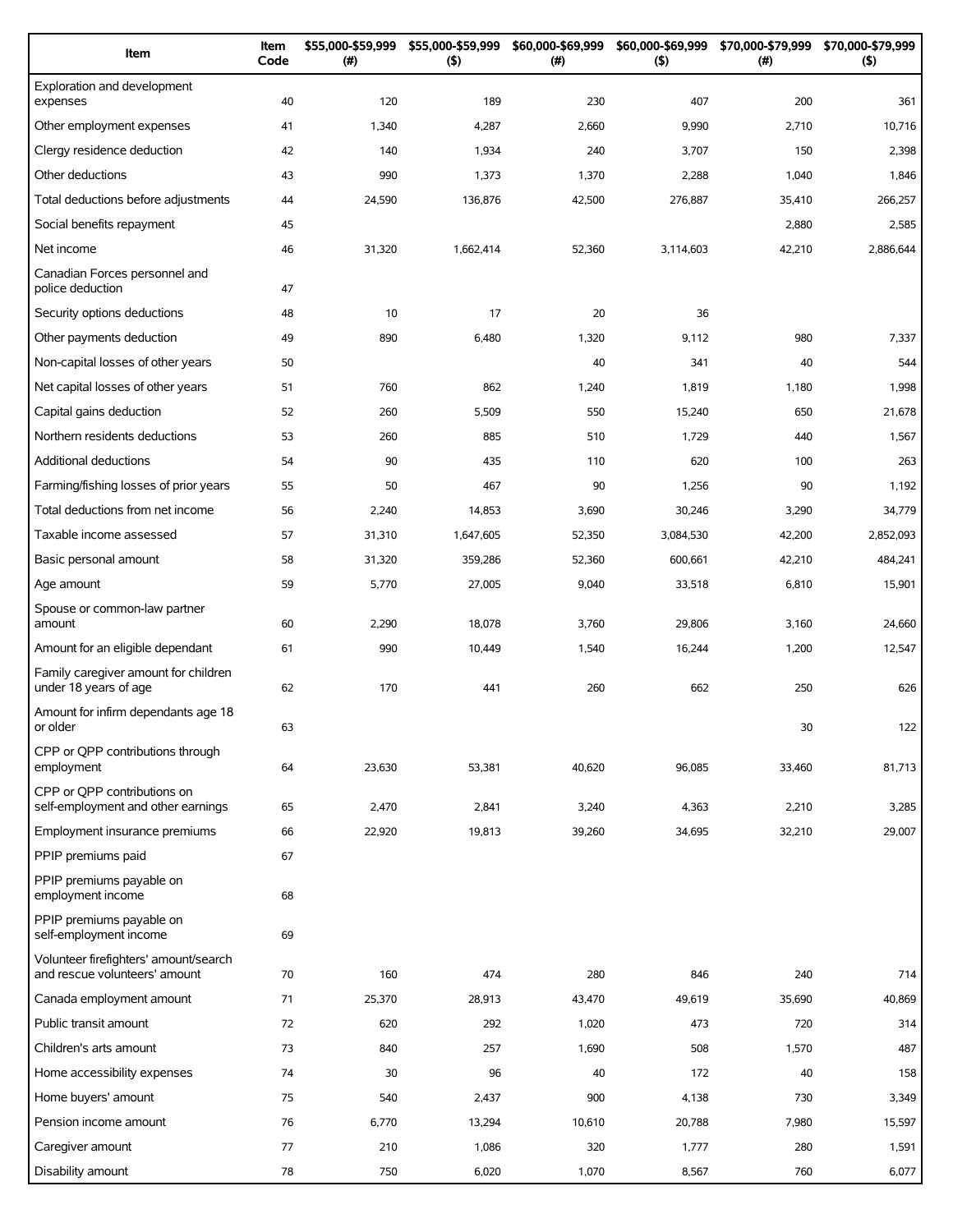| Item                                                                 | Item<br>Code | \$55,000-\$59,999<br>(#) | \$55,000-\$59,999<br>(5) | \$60,000-\$69,999<br>(#) | (5)     | \$60,000-\$69,999 \$70,000-\$79,999<br>$(\#)$ | \$70,000-\$79,999<br>(5) |
|----------------------------------------------------------------------|--------------|--------------------------|--------------------------|--------------------------|---------|-----------------------------------------------|--------------------------|
| Disability amount transferred from a<br>dependant                    | 79           | 340                      | 3,410                    | 560                      | 5,908   | 500                                           | 5,430                    |
| Interest paid on student loans                                       | 80           | 960                      | 661                      | 1,820                    | 1,335   | 1,610                                         | 1,246                    |
| Tuition, education, and textbook<br>amounts                          | 81           | 2,110                    | 13,814                   | 3,260                    | 22,780  | 2,420                                         | 14,926                   |
| Tuition, education, and textbook<br>amounts transferred from a child | 82           | 630                      | 3,146                    | 1,120                    | 5,405   | 1,160                                         | 5,865                    |
| Amounts transferred from spouse or<br>common-law partner             | 83           | 680                      | 3,614                    | 1,080                    | 5,977   | 840                                           | 4,317                    |
| Medical expenses                                                     | 84           | 4,930                    | 16,827                   | 7,080                    | 24,383  | 4,560                                         | 16,818                   |
| Total tax credits on personal amounts                                | 85           | 31,320                   | 87,860                   | 52,360                   | 145,342 | 42,210                                        | 115,490                  |
| Allowable charitable donations and<br>government gifts               | 86           | 9,530                    | 14,458                   | 16,670                   | 26,568  | 14,370                                        | 24,395                   |
| Eligible cultural and ecological gifts                               | 87           |                          |                          |                          |         |                                               |                          |
| Total tax credit on donations and gifts                              | 88           | 9,480                    | 3,997                    | 16,610                   | 7,361   | 14,330                                        | 6,771                    |
| Total federal non-refundable tax<br>credits                          | 89           | 31,320                   | 91,857                   | 52,360                   | 152,703 | 42,210                                        | 122,261                  |
| Federal dividend tax credit                                          | 90           | 6,900                    | 9,655                    | 12,000                   | 19,097  | 10,530                                        | 20,590                   |
| Minimum tax carryover                                                | 91           | 250                      | 800                      | 500                      | 1,520   | 430                                           | 1,312                    |
| Basic federal tax                                                    | 92           | 30,770                   | 158,728                  | 51,680                   | 330,235 | 41,790                                        | 336,656                  |
| Federal foreign tax credit                                           | 93           | 2,110                    | 241                      | 3,800                    | 484     | 3,350                                         | 543                      |
| Federal political contribution tax credit                            | 94           | 390                      | 66                       | 660                      | 112     | 640                                           | 119                      |
| Investment tax credit                                                | 95           | 50                       | 36                       | 80                       | 56      |                                               |                          |
| Labour-sponsored funds tax credit<br>(federally registered)          | 96           |                          |                          |                          |         |                                               |                          |
| Labour-sponsored funds tax credit<br>(provincially registered)       | 97           | 620                      | 367                      | 1,350                    | 813     | 1,320                                         | 809                      |
| Alternative minimum tax payable                                      | 98           |                          |                          | 20                       | 12      | 80                                            | 61                       |
| Net federal tax                                                      | 99           | 30,700                   | 158,015                  | 51,590                   | 328,768 | 41,740                                        | 335,150                  |
| CPP contributions on<br>self-employment                              | 100          | 2,470                    | 5,683                    | 3,240                    | 8,726   | 2,210                                         | 6,571                    |
| Social Benefits repayment                                            | 101          |                          |                          |                          |         | 2,880                                         | 2,585                    |
| Working income tax benefit (WITB)                                    | 102          |                          |                          |                          |         |                                               |                          |
| Children's fitness tax credit                                        | 103          | 2,340                    | 185                      | 4,620                    | 374     | 4,470                                         | 379                      |
| Eligible educator school supply tax<br>credit                        | 104          | 90                       | 6                        | 270                      | 17      | 210                                           | 13                       |
| Net provincial or territorial tax                                    | 105          | 29,990                   | 91,026                   | 50,800                   | 190,501 | 41,440                                        | 198,758                  |
| Total tax payable                                                    | 106          | 30,940                   | 254,726                  | 51,840                   | 528,550 | 41,950                                        | 543,069                  |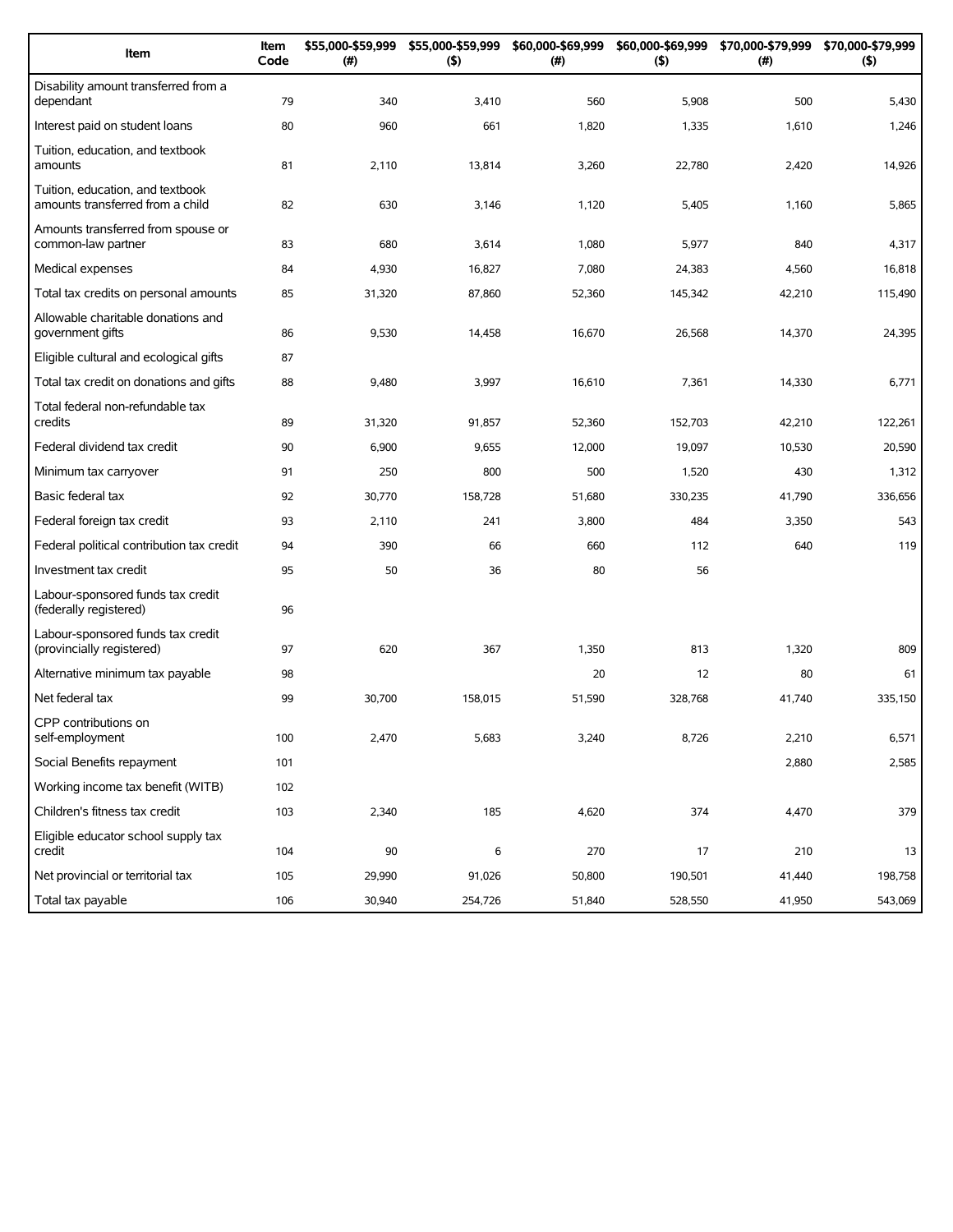| Item                                                                            | Item<br>Code   | \$80,000-\$89,999<br>$(\#)$ | \$80,000-\$89,999<br>$($ \$) | \$90,000-\$99,999<br>(#) | \$90,000-\$99,999<br>$($ \$) | \$100,000-\$149,999<br>(#) | \$100,000-\$149,999<br>$($ \$) |
|---------------------------------------------------------------------------------|----------------|-----------------------------|------------------------------|--------------------------|------------------------------|----------------------------|--------------------------------|
| Number of taxable returns                                                       | $\mathbf{1}$   | 33,750                      |                              | 25,900                   |                              | 55,990                     |                                |
| Number of non-taxable returns                                                   | $\overline{2}$ | 70                          |                              | 50                       |                              | 100                        |                                |
| Total number of returns                                                         | 3              | 33,820                      |                              | 25,950                   |                              | 56,090                     |                                |
| Employment income                                                               | $\overline{4}$ | 29,670                      | 2,194,997                    | 22,820                   | 1,866,461                    | 49,580                     | 5,043,890                      |
| Commissions (from employment)                                                   | 5              | 810                         | 26,138                       | 640                      | 25,164                       | 1,590                      | 87,127                         |
| Other employment income                                                         | 6              | 6,190                       | 11,780                       | 4,260                    | 8,559                        | 8,620                      | 24,874                         |
| Old age security (OAS) pension                                                  | 7              | 3,270                       | 21,299                       | 2,170                    | 14,154                       | 4,030                      | 26,025                         |
| CPP or QPP benefits                                                             | 8              | 5,170                       | 44,523                       | 3,700                    | 31,655                       | 7,180                      | 61,401                         |
| Other pensions and<br>superannuation                                            | 9              | 4,010                       | 146,576                      | 2,840                    | 109,645                      | 5,640                      | 222,723                        |
| Elected split-pension amount                                                    | 10             | 960                         | 10,549                       | 880                      | 9,924                        | 1,300                      | 10,877                         |
| Universal child care benefit<br>(UCCB)                                          | 11             | 3,740                       | 3,549                        | 2,400                    | 2,310                        | 3,300                      | 3,110                          |
| Employment insurance and other<br>benefits                                      | 12             | 2,000                       | 13,026                       | 1,380                    | 8,795                        | 2,410                      | 13,541                         |
| Taxable amount of dividends from<br>taxable Canadian corporations               | 13             | 8,330                       | 165,434                      | 7,210                    | 169,985                      | 19,020                     | 554,663                        |
| Interest and other investment<br>income                                         | 14             | 9,190                       | 16,405                       | 7,660                    | 14,698                       | 18,250                     | 39,941                         |
| Net partnership income (limited or<br>non-active partners only)                 | 15             | 230                         | 245                          | 220                      | 447                          | 710                        | 1,001                          |
| Net rental income                                                               | 16             | 2,920                       | 19,386                       | 2,470                    | 17,537                       | 5,870                      | 43,776                         |
| Taxable capital gains                                                           | 17             | 4,580                       | 31,917                       | 3,880                    | 31,935                       | 9,880                      | 127,080                        |
| RRSP income                                                                     | 18             | 3,530                       | 26,585                       | 2,790                    | 22,152                       | 6,380                      | 70,785                         |
| Other income                                                                    | 19             | 7,310                       | 37,647                       | 6,170                    | 34,366                       | 14,700                     | 106,357                        |
| Net business income                                                             | 20             | 2,330                       | 44,977                       | 1,810                    | 34,540                       | 3,780                      | 97,637                         |
| Net professional income                                                         | 21             | 330                         | 7,190                        | 290                      | 7,408                        | 790                        | 31,509                         |
| Net commission income                                                           | 22             | 370                         | 6,408                        | 310                      | 6,794                        | 730                        | 21,770                         |
| Net farming income                                                              | 23             | 2,210                       | 36,374                       | 1,810                    | 35,408                       | 4,280                      | 91,198                         |
| Net fishing income                                                              | 24             |                             |                              |                          |                              |                            |                                |
| Workers' compensation benefits                                                  | 25             | 480                         | 3,887                        | 340                      | 2,673                        | 590                        | 6,412                          |
| Social assistance payments                                                      | 26             | 40                          | 195                          | 40                       | 182                          | 50                         | 590                            |
| Net federal supplements                                                         | 27             | 50                          | 160                          | 50                       | 189                          | 120                        | 331                            |
| Total income assessed                                                           | 28             | 33,820                      | 2,870,704                    | 25,950                   | 2,456,428                    | 56,090                     | 6,689,095                      |
| Registered pension plan (RPP)<br>deduction                                      | 29             | 16,970                      | 103,108                      | 12,960                   | 84,676                       | 26,130                     | 187,121                        |
| RRSP/PRPP deduction                                                             | 30             | 16,220                      | 83,926                       | 13,320                   | 78,050                       | 32,840                     | 280,063                        |
| Deduction for elected<br>split-pension amount                                   | 31             | 1,950                       | 28,147                       | 1,370                    | 20,242                       | 2,830                      | 48,770                         |
| Annual union, professional, or like<br>dues                                     | 32             | 14,600                      | 16,048                       | 10,780                   | 13,258                       | 20,730                     | 29,968                         |
| Child care expenses                                                             | 33             | 2,050                       | 11,294                       | 1,340                    | 7,877                        | 1,850                      | 9,902                          |
| <b>Business investment loss</b>                                                 | 34             | 20                          | 153                          | 10                       | 179                          | 50                         | 1,021                          |
| Moving expenses                                                                 | 35             | 200                         | 1,156                        | 160                      | 1,076                        | 350                        | 2,851                          |
| Support payments made                                                           | 36             | 100                         | 907                          | 100                      | 856                          | 390                        | 4,972                          |
| Carrying charges and interest<br>expenses                                       | 37             | 4,030                       | 6,710                        | 3,390                    | 5,913                        | 9,110                      | 19,455                         |
| Deduction for CPP/QPP<br>contributions on self-employment<br>and other earnings | 38             | 1,610                       | 2,463                        | 1,190                    | 1,967                        | 2,680                      | 4,548                          |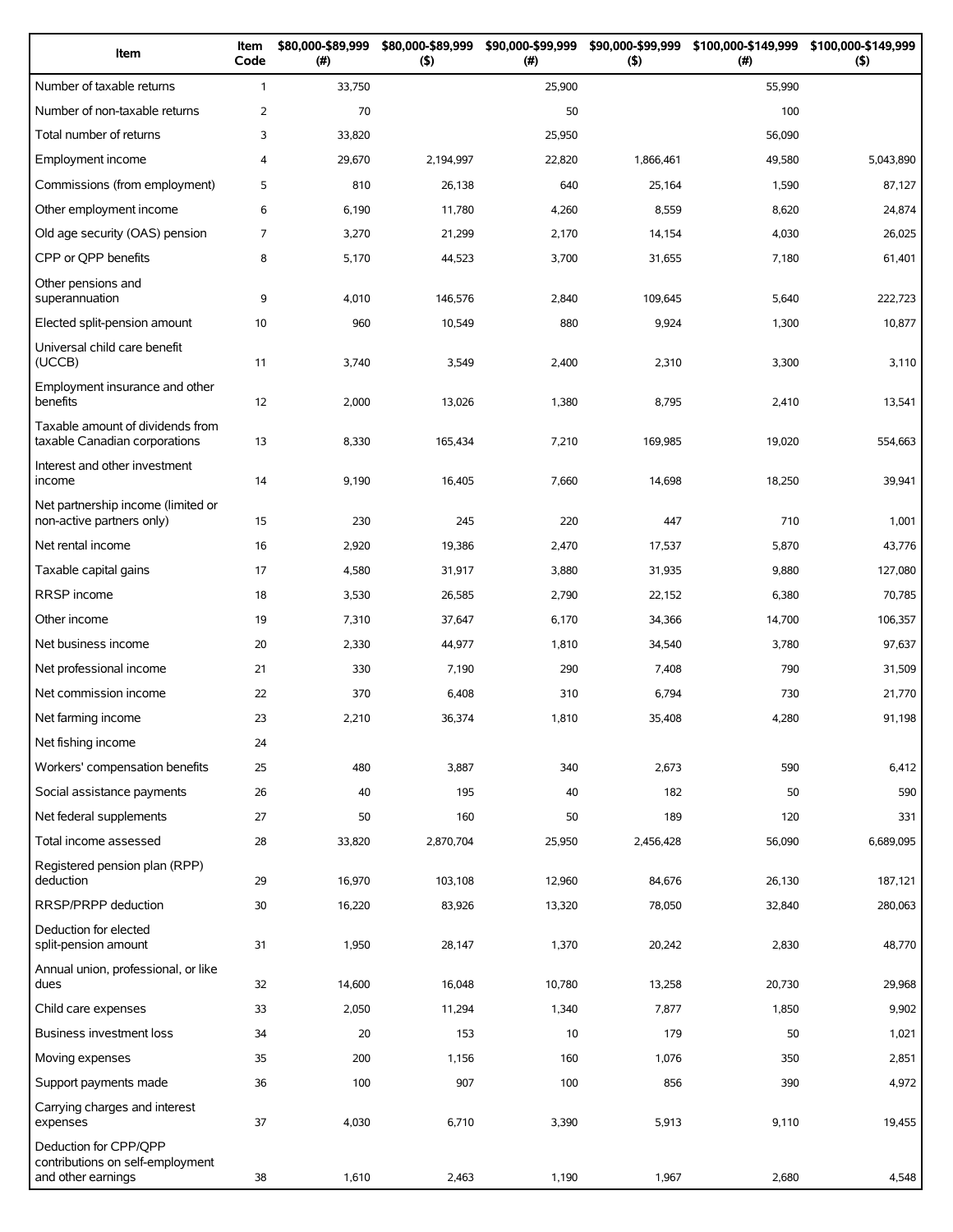| Item                                                                                             | Item<br>Code | \$80,000-\$89,999<br>(# ) | \$80,000-\$89,999<br>$($ \$) | \$90,000-\$99,999<br>(# ) | \$90,000-\$99,999<br>(5) | \$100,000-\$149,999<br>(#) | \$100,000-\$149,999<br>$($ \$) |
|--------------------------------------------------------------------------------------------------|--------------|---------------------------|------------------------------|---------------------------|--------------------------|----------------------------|--------------------------------|
| Deduction for provincial parental<br>insurance plan (PPIP) premiums<br>on self-employment income | 39           |                           |                              |                           |                          |                            |                                |
| Exploration and development<br>expenses                                                          | 40           | 180                       | 391                          | 150                       | 396                      | 480                        | 1,286                          |
| Other employment expenses                                                                        | 41           | 2,320                     | 9,916                        | 1,770                     | 7,624                    | 4,290                      | 21,816                         |
| Clergy residence deduction                                                                       | 42           | 90                        | 1,611                        | 40                        | 623                      | 40                         | 885                            |
| Other deductions                                                                                 | 43           | 750                       | 1,714                        | 620                       | 2,348                    | 1,270                      | 6,707                          |
| Total deductions before<br>adjustments                                                           | 44           | 29,760                    | 267,572                      | 23,060                    | 225,111                  | 50,740                     | 619,389                        |
| Social benefits repayment                                                                        | 45           | 2,880                     | 4,108                        | 2,300                     | 5,021                    | 4,950                      | 18,822                         |
| Net income                                                                                       | 46           | 33,810                    | 2,599,110                    | 25,950                    | 2,226,296                | 56,080                     | 6,050,939                      |
| Canadian Forces personnel and<br>police deduction                                                | 47           |                           |                              |                           |                          |                            |                                |
| Security options deductions                                                                      | 48           |                           |                              |                           |                          |                            |                                |
| Other payments deduction                                                                         | 49           | 550                       | 4,242                        | 420                       | 3,038                    | 710                        | 7,251                          |
| Non-capital losses of other years                                                                | 50           | 20                        | 315                          |                           |                          | 30                         | 606                            |
| Net capital losses of other years                                                                | 51           | 890                       | 1,727                        | 740                       | 1,309                    | 2,010                      | 3,979                          |
| Capital gains deduction                                                                          | 52           | 400                       | 15,554                       | 370                       | 16,615                   | 1,280                      | 78,301                         |
| Northern residents deductions                                                                    | 53           | 440                       | 1,635                        | 430                       | 1,591                    | 970                        | 3,741                          |
| Additional deductions                                                                            | 54           |                           |                              |                           |                          | 90                         | 425                            |
| Farming/fishing losses of prior<br>years                                                         | 55           | 50                        | 540                          | 50                        | 768                      | 140                        | 2,216                          |
| Total deductions from net income                                                                 | 56           | 2,320                     | 24,269                       | 1,990                     | 23,707                   | 5,110                      | 97,268                         |
| Taxable income assessed                                                                          | 57           | 33,800                    | 2,574,923                    | 25,940                    | 2,202,636                | 56,050                     | 5,954,100                      |
| Basic personal amount                                                                            | 58           | 33,820                    | 387,932                      | 25,950                    | 297,747                  | 56,090                     | 643,345                        |
| Age amount                                                                                       | 59           | 2,930                     | 4,846                        | 1,000                     | 1,833                    | 730                        | 1,509                          |
| Spouse or common-law partner<br>amount                                                           | 60           | 2,720                     | 21,478                       | 2,250                     | 17,893                   | 5,850                      | 47,160                         |
| Amount for an eligible dependant                                                                 | 61           | 1,070                     | 11,274                       | 740                       | 7,816                    | 1,310                      | 13,648                         |
| Family caregiver amount for<br>children under 18 years of age                                    | 62           | 220                       | 564                          | 170                       | 422                      | 410                        | 978                            |
| Amount for infirm dependants age<br>18 or older                                                  | 63           | 30                        | 148                          |                           |                          | 30                         | 196                            |
| CPP or OPP contributions<br>through employment                                                   | 64           | 28,690                    | 71,590                       | 22,070                    | 55,659                   | 48,130                     | 123,905                        |
| CPP or QPP contributions on<br>self-employment and other<br>earnings                             | 65           | 1,610                     | 2,463                        | 1,190                     | 1,967                    | 2,680                      | 4,548                          |
| Employment insurance premiums                                                                    | 66           | 27,370                    | 25,070                       | 20,820                    | 19,185                   | 44,760                     | 41,586                         |
| PPIP premiums paid                                                                               | 67           |                           |                              |                           |                          |                            |                                |
| PPIP premiums payable on<br>employment income                                                    | 68           |                           |                              |                           |                          |                            |                                |
| PPIP premiums payable on<br>self-employment income                                               | 69           |                           |                              |                           |                          |                            |                                |
| Volunteer firefighters'<br>amount/search and rescue<br>volunteers' amount                        | 70           | 210                       | 627                          | 140                       | 414                      | 380                        | 1,140                          |
| Canada employment amount                                                                         | 71           | 29,960                    | 34,478                       | 23,020                    | 26,520                   | 49,980                     | 57,706                         |
| Public transit amount                                                                            | 72           | 580                       | 251                          | 440                       | 192                      | 770                        | 308                            |
| Children's arts amount                                                                           | 73           | 1,880                     | 597                          | 1,640                     | 529                      | 3,930                      | 1,289                          |
| Home accessibility expenses                                                                      | 74           |                           |                              | 10                        | 70                       | 40                         | 214                            |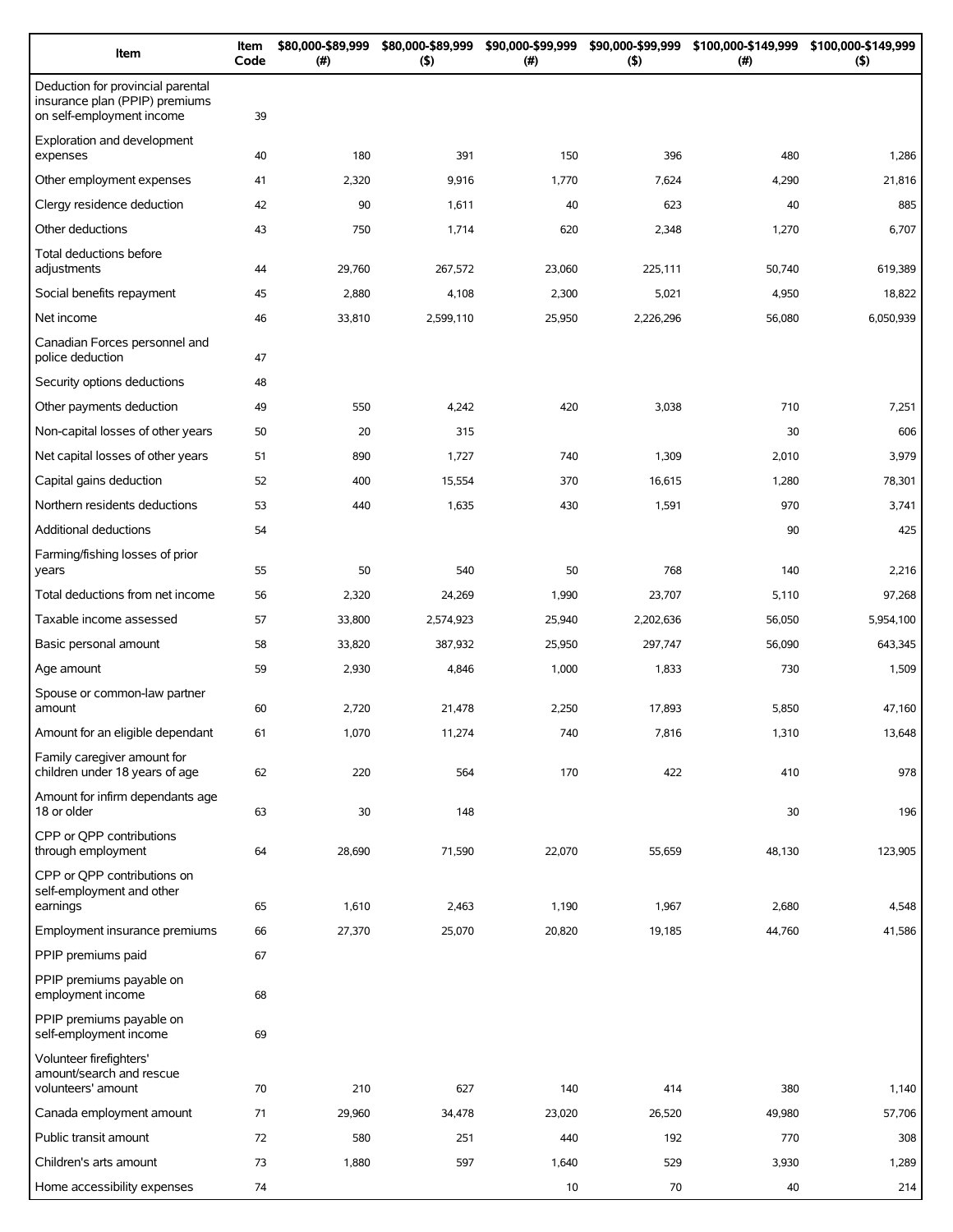| Item                                                                 | Item<br>Code | \$80,000-\$89,999<br>(#) | \$80,000-\$89,999<br>(5) | \$90,000-\$99,999<br>(# ) | \$90,000-\$99,999<br>(5) | (# )   | \$100,000-\$149,999 \$100,000-\$149,999<br>(5) |
|----------------------------------------------------------------------|--------------|--------------------------|--------------------------|---------------------------|--------------------------|--------|------------------------------------------------|
| Home buyers' amount                                                  | 75           | 450                      | 2,098                    | 310                       | 1,451                    | 570    | 2,738                                          |
| Pension income amount                                                | 76           | 4,640                    | 9,063                    | 3,420                     | 6,680                    | 6,670  | 12,927                                         |
| Caregiver amount                                                     | 77           | 230                      | 1,257                    | 170                       | 951                      | 410    | 2,369                                          |
| Disability amount                                                    | 78           | 410                      | 3,254                    | 320                       | 2,592                    | 540    | 4,341                                          |
| Disability amount transferred from<br>a dependant                    | 79           | 450                      | 5,012                    | 330                       | 3,646                    | 800    | 8,766                                          |
| Interest paid on student loans                                       | 80           | 1,070                    | 825                      | 660                       | 478                      | 910    | 664                                            |
| Tuition, education, and textbook<br>amounts                          | 81           | 1,640                    | 7,963                    | 1,200                     | 5,583                    | 2,170  | 10,242                                         |
| Tuition, education, and textbook<br>amounts transferred from a child | 82           | 1,360                    | 6,892                    | 1,140                     | 5,715                    | 3,290  | 17,217                                         |
| Amounts transferred from spouse<br>or common-law partner             | 83           | 620                      | 3,261                    | 480                       | 2,551                    | 1,050  | 5,239                                          |
| Medical expenses                                                     | 84           | 2,740                    | 10,456                   | 1,970                     | 8,237                    | 4,110  | 17,238                                         |
| Total tax credits on personal<br>amounts                             | 85           | 33,820                   | 91,726                   | 25,950                    | 70,231                   | 56,090 | 152,912                                        |
| Allowable charitable donations and<br>government gifts               | 86           | 12,080                   | 20,142                   | 10,100                    | 17,675                   | 24,760 | 45,075                                         |
| Eligible cultural and ecological<br>gifts                            | 87           |                          |                          | 10                        | 8                        |        |                                                |
| Total tax credit on donations and<br>gifts                           | 88           | 12,060                   | 5,588                    | 10,090                    | 4,915                    | 24,730 | 12,560                                         |
| Total federal non-refundable tax<br>credits                          | 89           | 33,820                   | 97,314                   | 25,950                    | 75,146                   | 56,090 | 165,472                                        |
| Federal dividend tax credit                                          | 90           | 8,370                    | 18,627                   | 7,230                     | 19,080                   | 18,930 | 63,038                                         |
| Minimum tax carryover                                                | 91           | 260                      | 757                      | 220                       | 545                      | 520    | 1,663                                          |
| Basic federal tax                                                    | 92           | 33,650                   | 327,792                  | 25,850                    | 294,175                  | 55,920 | 908,173                                        |
| Federal foreign tax credit                                           | 93           | 2,600                    | 512                      | 2,210                     | 544                      | 5,580  | 2,072                                          |
| Federal political contribution tax<br>credit                         | 94           | 430                      | 81                       | 350                       | 71                       | 870    | 184                                            |
| Investment tax credit                                                | 95           | 60                       | 36                       | 60                        | 42                       | 150    | 108                                            |
| Labour-sponsored funds tax credit<br>(federally registered)          | 96           |                          |                          |                           |                          | 330    | 33                                             |
| Labour-sponsored funds tax credit<br>(provincially registered)       | 97           | 1,300                    | 811                      | 1,230                     | 792                      | 3,550  | 2,337                                          |
| Alternative minimum tax payable                                      | 98           | 160                      | 107                      | 210                       | 207                      | 960    | 1,673                                          |
| Net federal tax                                                      | 99           | 33,640                   | 326,346                  | 25,830                    | 292,721                  | 55,880 | 903,466                                        |
| CPP contributions on<br>self-employment                              | 100          | 1,610                    | 4,926                    | 1,190                     | 3,934                    | 2,680  | 9,096                                          |
| Social Benefits repayment                                            | 101          | 2,880                    | 4,108                    | 2,300                     | 5,021                    | 4,950  | 18,822                                         |
| Working income tax benefit<br>(WITB)                                 | 102          |                          |                          |                           |                          |        |                                                |
| Children's fitness tax credit                                        | 103          | 4,820                    | 437                      | 4,000                     | 374                      | 9,800  | 959                                            |
| Eligible educator school supply tax<br>credit                        | 104          | 500                      | 32                       | 220                       | 15                       | 140    | 9                                              |
| Net provincial or territorial tax                                    | 105          | 33,520                   | 196,252                  | 25,790                    | 178,337                  | 55,840 | 531,780                                        |
| Total tax payable                                                    | 106          | 33,750                   | 531,633                  | 25,900                    | 480,019                  | 55,990 | 1,463,170                                      |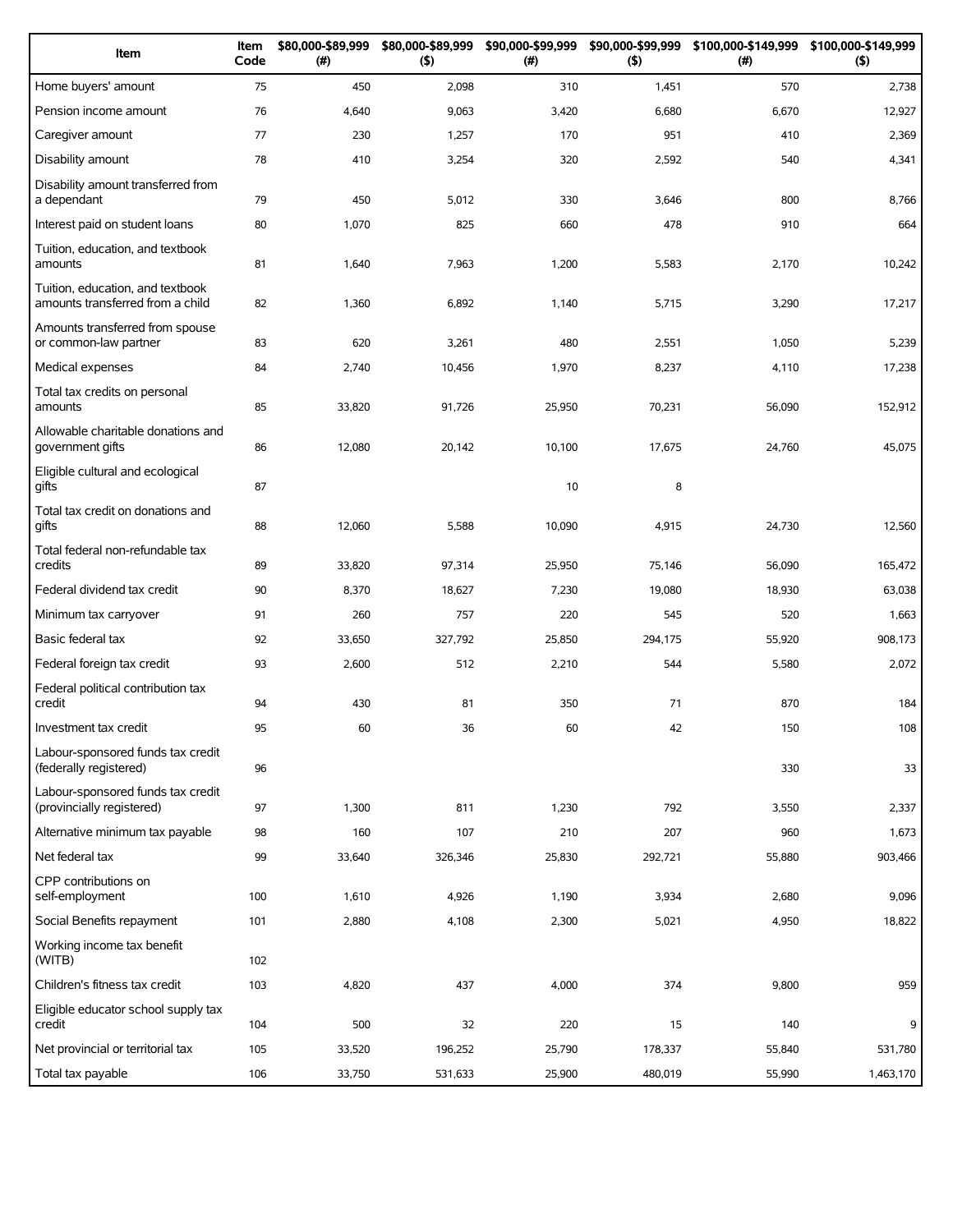| Item                                                                                          | Item<br>Code   | (# )   | \$150,000-\$249,999 \$150,000-\$249,999<br>$($ \$) | \$250,000<br>and<br>over (#) | \$250,000<br>and<br>over $($ \$) |
|-----------------------------------------------------------------------------------------------|----------------|--------|----------------------------------------------------|------------------------------|----------------------------------|
| Number of taxable returns                                                                     | $\mathbf{1}$   | 19,800 |                                                    | 6,230                        |                                  |
| Number of non-taxable returns                                                                 | $\overline{2}$ | 40     |                                                    | 20                           |                                  |
| Total number of returns                                                                       | 3              | 19,840 |                                                    | 6,260                        |                                  |
| Employment income                                                                             | 4              | 16,340 | 2,252,525                                          | 4,320                        | 977,120                          |
| Commissions (from employment)                                                                 | 5              | 770    | 78,330                                             | 350                          | 106,356                          |
| Other employment income                                                                       | 6              | 2,930  | 16,393                                             | 760                          | 35,118                           |
| Old age security (OAS) pension                                                                | $\overline{7}$ | 1,930  | 12,298                                             | 1,270                        | 7,449                            |
| CPP or OPP benefits                                                                           | 8              | 3,200  | 27,441                                             | 1,810                        | 15,114                           |
| Other pensions and superannuation                                                             | 9              | 2,410  | 104,472                                            | 1,190                        | 77,632                           |
| Elected split-pension amount                                                                  | 10             | 570    | 4,595                                              | 220                          | 968                              |
| Universal child care benefit (UCCB)                                                           | 11             | 850    | 852                                                | 190                          | 180                              |
| Employment insurance and other benefits                                                       | 12             | 400    | 2,222                                              | 50                           | 391                              |
| Taxable amount of dividends from taxable Canadian corporations                                | 13             | 10,300 | 546,819                                            | 4,380                        | 595,140                          |
| Interest and other investment income                                                          | 14             | 9,100  | 35,551                                             | 4,080                        | 47,536                           |
| Net partnership income (limited or non-active partners only)                                  | 15             | 550    | 1,679                                              | 470                          | 640                              |
| Net rental income                                                                             | 16             | 2,690  | 26,190                                             | 1,060                        | 18,787                           |
| Taxable capital gains                                                                         | 17             | 5,750  | 173,082                                            | 3,100                        | 446,813                          |
| RRSP income                                                                                   | 18             | 2,150  | 53,667                                             | 610                          | 66,797                           |
| Other income                                                                                  | 19             | 7,220  | 110,059                                            | 3,190                        | 162,532                          |
| Net business income                                                                           | 20             | 1,360  | 49,923                                             | 470                          | 38,277                           |
| Net professional income                                                                       | 21             | 630    | 52,362                                             | 460                          | 87,584                           |
| Net commission income                                                                         | 22             | 290    | 19,533                                             | 100                          | 13,438                           |
| Net farming income                                                                            | 23             | 1,940  | 60,069                                             | 900                          | 49,710                           |
| Net fishing income                                                                            | 24             |        |                                                    |                              |                                  |
| Workers' compensation benefits                                                                | 25             | 110    | 1,632                                              | 20                           | 591                              |
| Social assistance payments                                                                    | 26             | 20     | 72                                                 | 20                           | 48                               |
| Net federal supplements                                                                       | 27             | 80     | 222                                                | 50                           | 134                              |
| Total income assessed                                                                         | 28             | 19,840 | 3,632,494                                          | 6,260                        | 2,749,086                        |
| Registered pension plan (RPP) deduction                                                       | 29             | 6,450  | 55,501                                             | 1,280                        | 11,752                           |
| RRSP/PRPP deduction                                                                           | 30             | 12,390 | 196,522                                            | 3,270                        | 127,251                          |
| Deduction for elected split-pension amount                                                    | 31             | 1,110  | 20,071                                             | 420                          | 7,897                            |
| Annual union, professional, or like dues                                                      | 32             | 4,250  | 6,618                                              | 640                          | 782                              |
| Child care expenses                                                                           | 33             | 450    | 2,561                                              | 110                          | 645                              |
| Business investment loss                                                                      | 34             | 20     | 645                                                | 10                           | 387                              |
| Moving expenses                                                                               | 35             | 100    | 1,108                                              | 30                           | 436                              |
| Support payments made                                                                         | 36             | 230    | 5,191                                              | 130                          | 7,013                            |
| Carrying charges and interest expenses                                                        | 37             | 5,150  | 18,717                                             | 2,610                        | 25,549                           |
| Deduction for CPP/QPP contributions on self-employment and other earnings                     | 38             | 1,300  | 2,301                                              | 620                          | 1,193                            |
| Deduction for provincial parental insurance plan (PPIP) premiums on<br>self-employment income | 39             |        |                                                    |                              |                                  |
| Exploration and development expenses                                                          | 40             | 440    | 2,029                                              | 400                          | 5,099                            |
| Other employment expenses                                                                     | 41             | 1,430  | 10,618                                             | 550                          | 9,643                            |
| Clergy residence deduction                                                                    | 42             |        |                                                    |                              |                                  |
| Other deductions                                                                              | 43             | 560    | 9,272                                              | 340                          | 27,484                           |
| Total deductions before adjustments                                                           | 44             | 17,690 | 331,229                                            | 5,300                        | 225,157                          |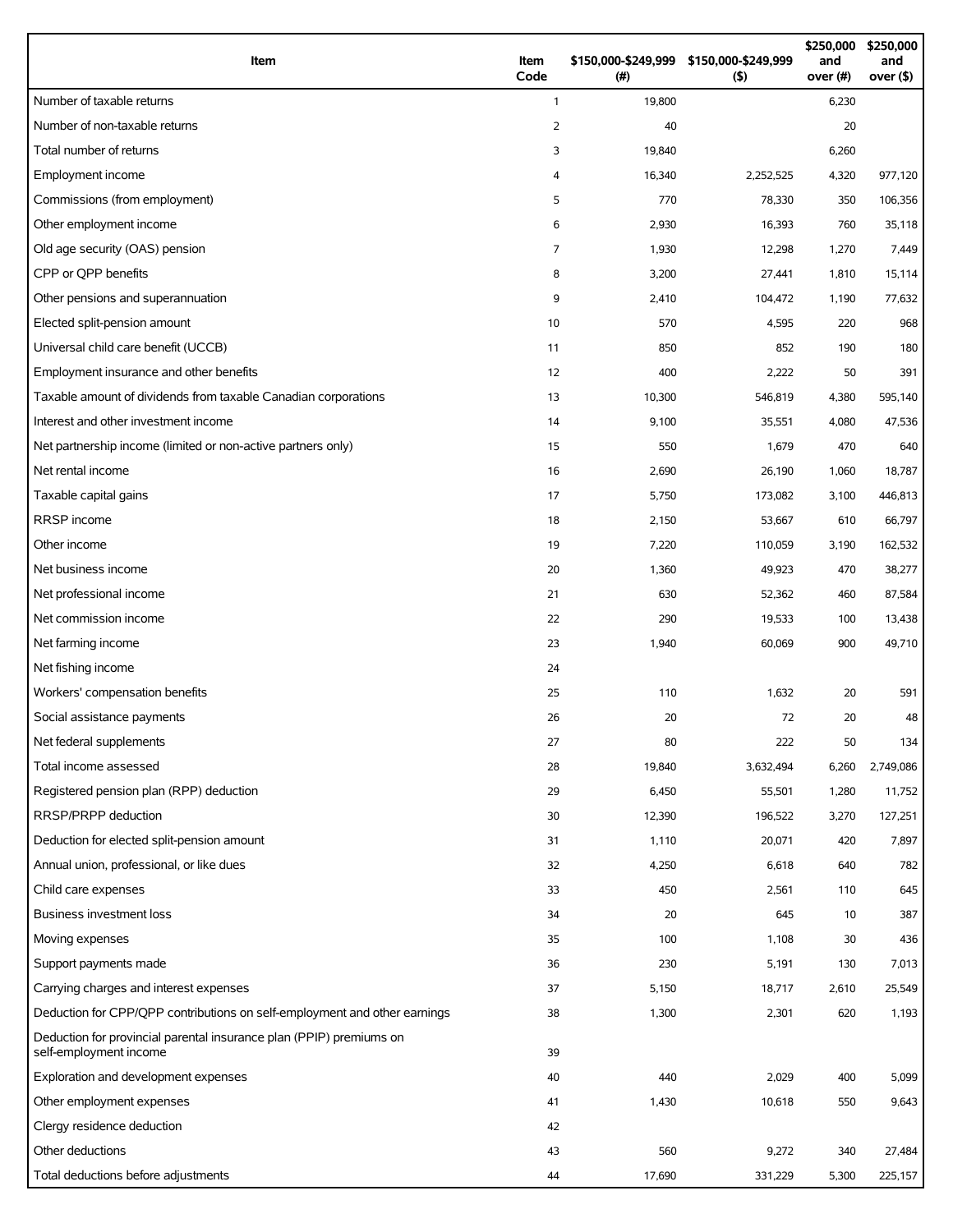| Item                                                                | <b>Item Code</b> | (#)    | \$150,000-\$249,999 \$150,000-\$249,999<br>(5) | \$250,000<br>and<br>over (#) | \$250,000<br>and<br>over (\$) |
|---------------------------------------------------------------------|------------------|--------|------------------------------------------------|------------------------------|-------------------------------|
| Social benefits repayment                                           | 45               | 2,030  | 11,868                                         | 1,220                        | 7,092                         |
| Net income                                                          | 46               | 19,840 | 3,289,433                                      | 6,260                        | 2,516,836                     |
| Canadian Forces personnel and police deduction                      | 47               |        |                                                |                              |                               |
| Security options deductions                                         | 48               | 110    | 1,254                                          | 110                          | 8,924                         |
| Other payments deduction                                            | 49               | 130    | 1,731                                          | 40                           | 656                           |
| Non-capital losses of other years                                   | 50               | 10     | 358                                            |                              |                               |
| Net capital losses of other years                                   | 51               | 1,370  | 5,260                                          | 760                          | 6,499                         |
| Capital gains deduction                                             | 52               | 1,100  | 117,553                                        | 1,080                        | 301,130                       |
| Northern residents deductions                                       | 53               | 230    | 949                                            | 40                           | 162                           |
| Additional deductions                                               | 54               | 50     | 837                                            |                              |                               |
| Farming/fishing losses of prior years                               | 55               | 80     | 2,022                                          | 30                           | 915                           |
| Total deductions from net income                                    | 56               | 2,860  | 129,968                                        | 1,840                        | 319,938                       |
| Taxable income assessed                                             | 57               | 19,810 | 3,160,427                                      | 6,240                        | 2,197,502                     |
| Basic personal amount                                               | 58               | 19,840 | 227,535                                        | 6,260                        | 71,692                        |
| Age amount                                                          | 59               | 110    | 467                                            | 70                           | 299                           |
| Spouse or common-law partner amount                                 | 60               | 2,510  | 20,825                                         | 680                          | 5,873                         |
| Amount for an eligible dependant                                    | 61               | 330    | 3,429                                          | 80                           | 824                           |
| Family caregiver amount for children under 18 years of age          | 62               | 140    | 337                                            | 30                           | 68                            |
| Amount for infirm dependants age 18 or older                        | 63               |        |                                                |                              |                               |
| CPP or QPP contributions through employment                         | 64               | 15,550 | 39,834                                         | 3,870                        | 9,852                         |
| CPP or QPP contributions on self-employment and other earnings      | 65               | 1,300  | 2,301                                          | 620                          | 1,193                         |
| Employment insurance premiums                                       | 66               | 13,210 | 12,184                                         | 2,630                        | 2,351                         |
| PPIP premiums paid                                                  | 67               |        |                                                |                              |                               |
| PPIP premiums payable on employment income                          | 68               |        |                                                |                              |                               |
| PPIP premiums payable on self-employment income                     | 69               |        |                                                |                              |                               |
| Volunteer firefighters' amount/search and rescue volunteers' amount | 70               | 110    | 330                                            |                              |                               |
| Canada employment amount                                            | 71               | 16,540 | 19,048                                         | 4,440                        | 5,082                         |
| Public transit amount                                               | 72               | 220    | 81                                             | 50                           | 16                            |
| Children's arts amount                                              | 73               | 1,530  | 534                                            | 410                          | 153                           |
| Home accessibility expenses                                         | 74               | 10     | 62                                             |                              |                               |
| Home buyers' amount                                                 | 75               | 90     | 430                                            | 10                           | 48                            |
| Pension income amount                                               | 76               | 2,860  | 5,457                                          | 1,360                        | 2,558                         |
| Caregiver amount                                                    | 77               | 170    | 953                                            | 40                           | 266                           |
| Disability amount                                                   | 78               | 230    | 1,872                                          | 160                          | 1,288                         |
| Disability amount transferred from a dependant                      | 79               | 310    | 3,344                                          | 80                           | 765                           |
| Interest paid on student loans                                      | 80               | 160    | 137                                            | 30                           | 38                            |
| Tuition, education, and textbook amounts                            | 81               | 510    | 3,741                                          | 120                          | 732                           |
| Tuition, education, and textbook amounts transferred from a child   | 82               | 1,530  | 8,208                                          | 520                          | 2,931                         |
| Amounts transferred from spouse or common-law partner               | 83               | 400    | 1,847                                          | 130                          | 753                           |
| Medical expenses                                                    | 84               | 1,810  | 9,890                                          | 940                          | 8,254                         |
| Total tax credits on personal amounts                               | 85               | 19,840 | 54,439                                         | 6,260                        | 17,270                        |
| Allowable charitable donations and government gifts                 | 86               | 10,310 | 32,126                                         | 3,730                        | 55,697                        |
| Eligible cultural and ecological gifts                              | 87               |        |                                                |                              |                               |
| Total tax credit on donations and gifts                             | 88               | 10,290 | 9,299                                          | 3,720                        | 18,010                        |
| Total federal non-refundable tax credits                            | 89               | 19,840 | 63,737                                         | 6,260                        | 35,280                        |